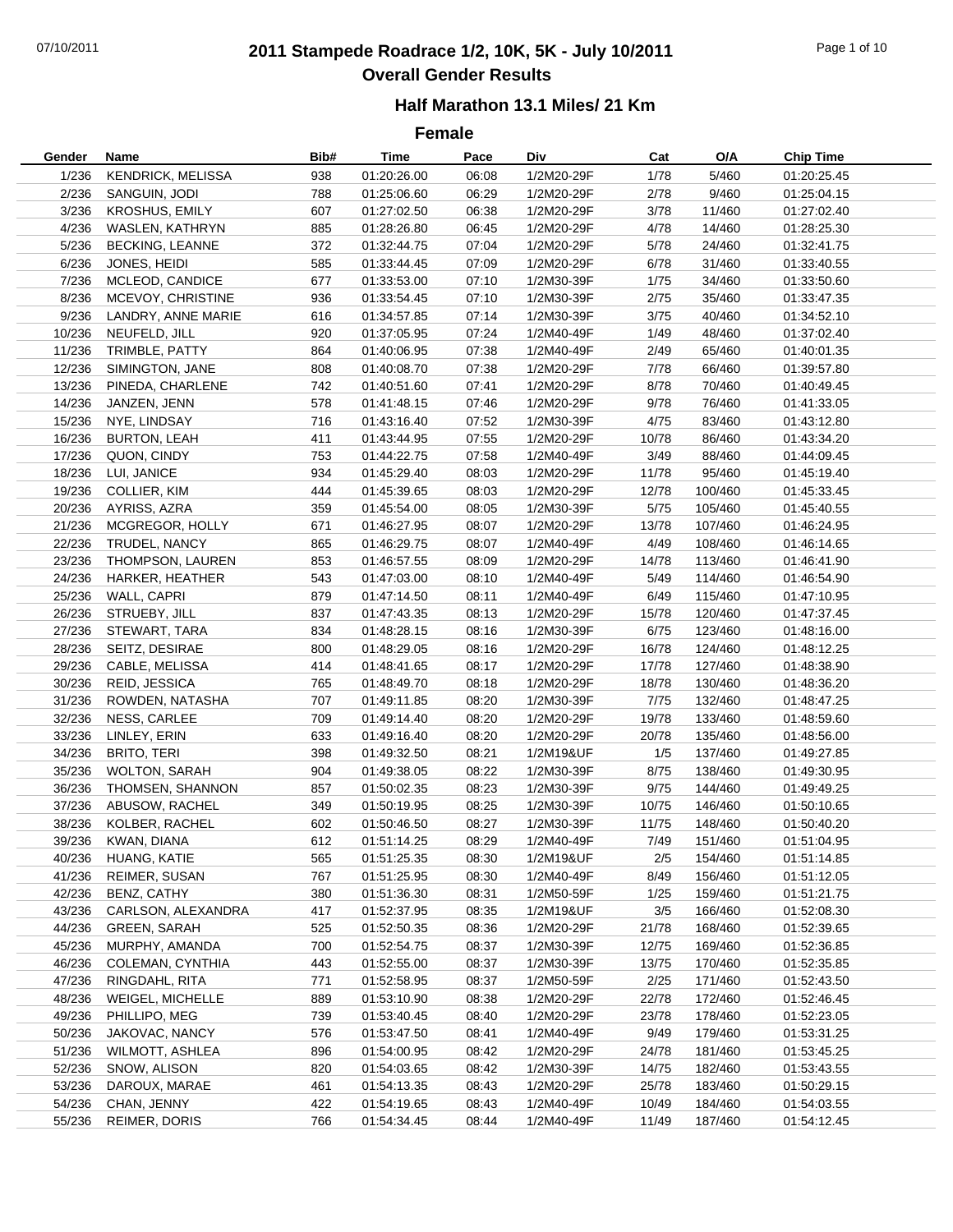# 07/10/2011 **2011 Stampede Roadrace 1/2, 10K, 5K - July 10/2011** Page 2 of 10 **Overall Gender Results**

### **Half Marathon 13.1 Miles/ 21 Km**

| Gender  | Name                        | Bib# | Time        | Pace  | Div        | Cat   | O/A     | <b>Chip Time</b> |
|---------|-----------------------------|------|-------------|-------|------------|-------|---------|------------------|
| 56/236  | WARD, KRISTY                | 884  | 01:55:01.10 | 08:46 | 1/2M20-29F | 26/78 | 191/460 | 01:54:31.75      |
| 57/236  | MACDONALD, ALIX             | 644  | 01:55:07.35 | 08:47 | 1/2M40-49F | 12/49 | 194/460 | 01:54:47.60      |
| 58/236  | MCKERNON, LESLIE            | 674  | 01:55:07.35 | 08:47 | 1/2M40-49F | 13/49 | 193/460 | 01:54:47.40      |
| 59/236  | <b>BATTISTA, JENNIFER</b>   | 366  | 01:55:23.20 | 08:48 | 1/2M30-39F | 15/75 | 195/460 | 01:55:15.00      |
| 60/236  | ROMO, JENNY                 | 776  | 01:55:27.90 | 08:48 | 1/2M30-39F | 16/75 | 196/460 | 01:55:26.20      |
| 61/236  | FUNG, LYNDA                 | 504  | 01:55:44.95 | 08:50 | 1/2M40-49F | 14/49 | 199/460 | 01:55:25.15      |
| 62/236  | <b>MARTIN DUNN, LETICIA</b> | 660  | 01:55:51.55 | 08:50 | 1/2M30-39F | 17/75 | 200/460 | 01:55:30.75      |
| 63/236  | COX, KRISTEEN               | 452  | 01:56:15.30 | 08:52 | 1/2M30-39F | 18/75 | 203/460 | 01:56:01.55      |
| 64/236  | SCHMIDT, JOANNE             | 942  | 01:56:29.15 | 08:53 | 1/2M40-49F | 15/49 | 205/460 | 01:56:16.85      |
| 65/236  | MENARD, MARIE-ANDREE        | 680  | 01:56:29.75 | 08:53 | 1/2M20-29F | 27/78 | 206/460 | 01:56:06.35      |
| 66/236  | COOZE, MICHELLE             | 448  | 01:56:39.55 | 08:54 | 1/2M30-39F | 19/75 | 207/460 | 01:56:20.05      |
| 67/236  | OLSON, JODI                 | 719  | 01:57:01.25 | 08:55 | 1/2M30-39F | 20/75 | 209/460 | 01:56:56.35      |
| 68/236  | BURGE, NATALIE              | 409  | 01:57:27.20 | 08:57 | 1/2M40-49F | 16/49 | 210/460 | 01:57:25.70      |
| 69/236  | PENNY, SARAH                | 735  | 01:58:04.95 | 09:00 | 1/2M30-39F | 21/75 | 217/460 | 01:57:37.50      |
| 70/236  | MURRAY, LOUISE              | 704  | 01:58:11.95 | 09:01 | 1/2M30-39F | 22/75 | 219/460 | 01:57:47.95      |
| 71/236  | HNATYSHYN, MELANIE          | 559  | 01:58:25.00 | 09:02 | 1/2M20-29F | 28/78 | 223/460 | 01:57:50.70      |
| 72/236  | WONG, JANE                  | 905  | 01:58:30.95 | 09:02 | 1/2M30-39F | 23/75 | 224/460 | 01:58:22.15      |
| 73/236  | LAUSCHER, LEAH              | 620  | 01:58:57.00 | 09:04 | 1/2M30-39F | 24/75 | 226/460 | 01:58:50.40      |
| 74/236  | <b>TONKEN, MOLLY</b>        | 861  | 01:58:57.35 | 09:04 | 1/2M20-29F | 29/78 | 227/460 | 01:58:34.60      |
| 75/236  | WHEELER, DEBBIE             | 892  | 01:59:19.90 | 09:06 | 1/2M40-49F | 17/49 | 231/460 | 01:58:53.70      |
| 76/236  | WAITE, ERIN                 | 877  | 01:59:43.25 | 09:08 | 1/2M50-59F | 3/25  | 233/460 | 01:59:22.10      |
| 77/236  | <b>CORRADETTI, BRITT</b>    | 449  | 01:59:43.45 | 09:08 | 1/2M20-29F | 30/78 | 234/460 | 01:59:05.65      |
| 78/236  | POWIS-CAMPBELL, SALLY       | 747  | 01:59:44.90 | 09:08 | 1/2M20-29F | 31/78 | 235/460 | 01:59:14.40      |
| 79/236  | OLAR, JENIFER               | 718  | 01:59:51.65 | 09:09 | 1/2M40-49F | 18/49 | 237/460 | 01:59:31.40      |
| 80/236  | VAN VLIET, AMY              | 871  | 02:00:11.55 | 09:10 | 1/2M30-39F | 25/75 | 239/460 | 01:59:47.95      |
| 81/236  | RAWSON, KRISTA              | 762  | 02:00:21.55 | 09:11 | 1/2M40-49F | 19/49 | 242/460 | 01:59:43.95      |
| 82/236  | <b>GOTTSCHLING, MONICA</b>  | 522  | 02:00:26.70 | 09:11 | 1/2M30-39F | 26/75 | 243/460 | 02:00:03.05      |
| 83/236  | ASDAGHI, NEGAR              | 356  | 02:00:34.30 | 09:12 | 1/2M30-39F | 27/75 | 246/460 | 02:00:22.60      |
| 84/236  | WESA, BRENDA                | 890  | 02:00:46.05 | 09:13 | 1/2M40-49F | 20/49 | 248/460 | 02:00:29.60      |
| 85/236  | KUZEL, KRISTIN              | 611  | 02:01:01.20 | 09:14 | 1/2M30-39F | 28/75 | 249/460 | 02:00:34.30      |
| 86/236  | KRYSKI, JESSICA             | 608  | 02:01:27.35 | 09:16 | 1/2M20-29F | 32/78 | 252/460 | 02:01:00.00      |
| 87/236  | BOYNTON, NUI                | 394  | 02:01:44.95 | 09:17 | 1/2M50-59F | 4/25  | 253/460 | 02:01:24.25      |
| 88/236  | KINGSEP, PATRICIA           | 598  | 02:01:45.00 | 09:17 | 1/2M60+F   | 1/4   | 254/460 | 02:01:11.60      |
| 89/236  | MCCONNELL, ERIN             | 667  | 02:02:10.05 | 09:19 | 1/2M30-39F | 29/75 | 255/460 | 02:02:01.60      |
| 90/236  | HILL, JESSICA               | 557  | 02:02:32.25 | 09:21 | 1/2M30-39F | 30/75 | 256/460 | 02:01:59.00      |
| 91/236  | KREMER, LISA                | 606  | 02:02:44.45 | 09:22 | 1/2M30-39F | 31/75 | 257/460 | 02:02:32.15      |
| 92/236  | MCAVOY, DANA                | 665  | 02:03:08.65 | 09:24 | 1/2M20-29F | 33/78 | 258/460 | 02:02:54.10      |
| 93/236  | RINGDAHL, LAURA             | 770  | 02:03:17.10 | 09:24 | 1/2M20-29F | 34/78 | 259/460 | 02:02:59.90      |
| 94/236  | PERRY, AUDREY               | 736  | 02:03:18.75 | 09:24 | 1/2M20-29F | 35/78 | 260/460 | 02:02:51.75      |
| 95/236  | ANZOLA, MARIA               | 355  | 02:03:30.00 | 09:25 | 1/2M30-39F | 32/75 | 261/460 | 02:03:02.00      |
| 96/236  | WISE, LAUREN                | 902  | 02:03:37.25 | 09:26 | 1/2M20-29F | 36/78 | 262/460 | 02:02:53.25      |
| 97/236  | BANK, DAISY                 | 361  | 02:03:48.25 | 09:27 | 1/2M20-29F | 37/78 | 264/460 | 02:03:20.95      |
| 98/236  | HANTZSCH, PATTIE            | 538  | 02:03:50.10 | 09:27 | 1/2M50-59F | 5/25  | 265/460 | 02:03:26.30      |
| 99/236  | PORTER, KUNIKO              | 610  | 02:04:19.00 | 09:29 | 1/2M40-49F | 21/49 | 267/460 | 02:04:00.05      |
| 100/236 | HERON, SANDRA               | 552  | 02:04:39.60 | 09:30 | 1/2M20-29F | 38/78 | 268/460 | 02:04:17.45      |
| 101/236 | KITCHEN, JOANNA             | 600  | 02:04:39.90 | 09:30 | 1/2M20-29F | 39/78 | 269/460 | 02:04:18.40      |
| 102/236 | HARAGA, AMANDA              | 539  | 02:05:15.55 | 09:33 | 1/2M20-29F | 40/78 | 270/460 | 02:04:42.70      |
| 103/236 | OVEISI, NAOMI               | 722  | 02:05:17.50 | 09:33 | 1/2M19&UF  | 4/5   | 271/460 | 02:04:48.60      |
| 104/236 | REES, MIMI                  | 764  | 02:05:27.75 | 09:34 | 1/2M40-49F | 22/49 | 274/460 | 02:04:53.15      |
| 105/236 | <b>BASSETT, YOSHIE</b>      | 365  | 02:05:35.60 | 09:35 | 1/2M50-59F | 6/25  | 276/460 | 02:05:15.90      |
| 106/236 | BOHNET, BRENDA              | 931  | 02:05:38.55 | 09:35 | 1/2M40-49F | 23/49 | 278/460 | 02:05:18.85      |
| 107/236 | SMITH, CHERYL               | 814  | 02:05:38.95 | 09:35 | 1/2M30-39F | 33/75 | 279/460 | 02:05:15.55      |
| 108/236 | BELIAZI, HELENE             | 375  | 02:05:55.80 | 09:36 | 1/2M40-49F | 24/49 | 281/460 | 02:05:21.00      |
| 109/236 | VAN HEE, HEIDI              | 870  | 02:06:04.15 | 09:37 | 1/2M30-39F | 34/75 | 282/460 | 02:05:16.15      |
| 110/236 | MARR, TIFFANY               | 658  | 02:06:27.40 | 09:39 | 1/2M30-39F | 35/75 | 283/460 | 02:05:56.95      |
|         |                             |      |             |       |            |       |         |                  |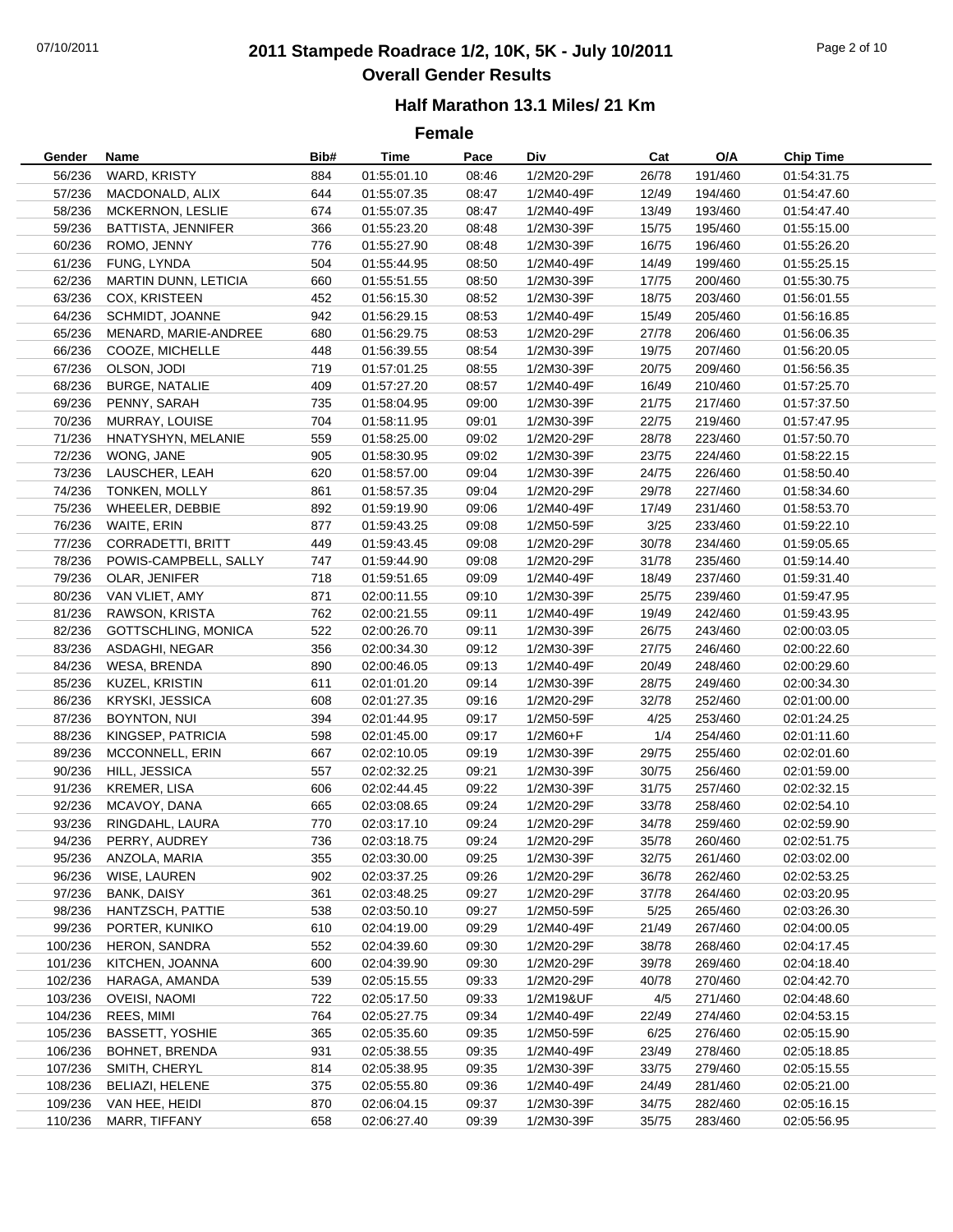# 07/10/2011 **2011 Stampede Roadrace 1/2, 10K, 5K - July 10/2011** Page 3 of 10 **Overall Gender Results**

### **Half Marathon 13.1 Miles/ 21 Km**

| Gender  | Name                      | Bib# | Time        | Pace  | Div        | Cat   | O/A     | <b>Chip Time</b> |
|---------|---------------------------|------|-------------|-------|------------|-------|---------|------------------|
| 111/236 | STARNINO, MARY            | 829  | 02:06:31.80 | 09:39 | 1/2M40-49F | 25/49 | 284/460 | 02:05:56.70      |
| 112/236 | DEVEAU, RENEE             | 473  | 02:06:32.15 | 09:39 | 1/2M50-59F | 7/25  | 285/460 | 02:05:57.35      |
| 113/236 | <b>GRECO, TABETHA</b>     | 524  | 02:06:33.40 | 09:39 | 1/2M30-39F | 36/75 | 286/460 | 02:06:21.05      |
| 114/236 | SHEPHERD, ALISON          | 805  | 02:06:41.55 | 09:40 | 1/2M40-49F | 26/49 | 287/460 | 02:06:11.65      |
| 115/236 | DIFRANCESCO, LISA         | 476  | 02:07:04.25 | 09:41 | 1/2M40-49F | 27/49 | 289/460 | 02:06:33.20      |
| 116/236 | CULBERT, LINDSAY          | 455  | 02:07:10.80 | 09:42 | 1/2M20-29F | 41/78 | 291/460 | 02:06:27.90      |
| 117/236 | SULEY, ANDREA             | 843  | 02:07:28.70 | 09:43 | 1/2M30-39F | 37/75 | 293/460 | 02:06:44.90      |
| 118/236 | AYCOCK, ZAN               | 703  | 02:07:31.75 | 09:44 | 1/2M50-59F | 8/25  | 294/460 | 02:07:01.15      |
| 119/236 | PARISH, MACKENZIE         | 727  | 02:07:32.80 | 09:44 | 1/2M19&UF  | 5/5   | 295/460 | 02:07:15.50      |
|         | 120/236 PARISH, KRISTILEE | 726  | 02:07:33.00 | 09:44 | 1/2M20-29F | 42/78 | 296/460 | 02:07:16.40      |
| 121/236 | YEE, SHAWNA               | 907  | 02:07:36.65 | 09:44 | 1/2M40-49F | 28/49 | 297/460 | 02:07:33.40      |
| 122/236 | CHRISTENSEN, SANDRA       | 433  | 02:07:52.25 | 09:45 | 1/2M20-29F | 43/78 | 300/460 | 02:07:35.05      |
| 123/236 | TASHIMA, MIYUKI           | 849  | 02:08:20.50 | 09:47 | 1/2M50-59F | 9/25  | 303/460 | 02:08:00.90      |
| 124/236 | <b>EDMUNDS, CANDACE</b>   | 487  | 02:08:26.75 | 09:48 | 1/2M20-29F | 44/78 | 304/460 | 02:07:10.00      |
| 125/236 | TANNER, PAM               | 848  | 02:08:39.45 | 09:49 | 1/2M30-39F | 38/75 | 305/460 | 02:07:43.60      |
| 126/236 | BORBANDY, LAURETTA        | 392  | 02:08:47.40 | 09:49 | 1/2M30-39F | 39/75 | 306/460 | 02:07:51.60      |
| 127/236 | GEMMEL, JANICE            | 513  | 02:08:56.75 | 09:50 | 1/2M50-59F | 10/25 | 307/460 | 02:08:28.35      |
| 128/236 | MAURICE, KATELYNN         | 664  | 02:08:57.25 | 09:50 | 1/2M20-29F | 45/78 | 308/460 | 02:08:06.15      |
| 129/236 | MACINTYRE, ASHLEY         | 648  | 02:09:10.30 | 09:51 | 1/2M20-29F | 46/78 | 310/460 | 02:08:41.60      |
| 130/236 | MOK, JANICE               | 690  | 02:09:23.05 | 09:52 | 1/2M20-29F | 47/78 | 311/460 | 02:08:40.10      |
| 131/236 | GUTIERREZ, JENNIFER       | 529  | 02:09:51.85 | 09:54 | 1/2M20-29F | 48/78 | 313/460 | 02:09:10.70      |
| 132/236 | <b>CROOKS, MARGO</b>      | 454  | 02:09:55.35 | 09:55 | 1/2M40-49F | 29/49 | 314/460 | 02:09:23.95      |
| 133/236 | VREDENBURG, LAUREN        | 875  | 02:10:02.85 | 09:55 | 1/2M20-29F | 49/78 | 316/460 | 02:09:36.30      |
| 134/236 | PERRY, HILARY             | 737  | 02:10:03.05 | 09:55 | 1/2M20-29F | 50/78 | 317/460 | 02:09:35.45      |
| 135/236 | STAPELTON, MELANIE        | 828  | 02:10:14.50 | 09:56 | 1/2M30-39F | 40/75 | 318/460 | 02:09:36.30      |
|         | 136/236 FOX, KAREN        | 499  | 02:10:23.10 | 09:57 | 1/2M40-49F | 30/49 | 320/460 | 02:09:53.40      |
|         | 137/236 LACEY, BIRGIT     | 387  | 02:10:23.40 | 09:57 | 1/2M40-49F | 31/49 | 321/460 | 02:09:53.05      |
| 138/236 | BAKER, THERESA            | 360  | 02:11:06.10 | 10:00 | 1/2M40-49F | 32/49 | 323/460 | 02:10:45.60      |
| 139/236 | GILL, CAROLINE            | 516  | 02:11:08.00 | 10:00 | 1/2M30-39F | 41/75 | 324/460 | 02:10:29.45      |
| 140/236 | BRAY, KAREN               | 396  | 02:11:12.55 | 10:00 | 1/2M30-39F | 42/75 | 325/460 | 02:10:26.95      |
| 141/236 | GILL, NICOLE              | 517  | 02:11:17.60 | 10:01 | 1/2M20-29F | 51/78 | 327/460 | 02:10:44.50      |
| 142/236 | YUEN, FRANCES             | 910  | 02:11:19.20 | 10:01 | 1/2M40-49F | 33/49 | 328/460 | 02:10:46.30      |
| 143/236 | LARTER, JESSIE            | 619  | 02:11:43.20 | 10:03 | 1/2M20-29F | 52/78 | 329/460 | 02:11:20.40      |
|         | 144/236 LOKANC, SABINA    | 635  | 02:12:27.70 | 10:06 | 1/2M40-49F | 34/49 | 333/460 | 02:11:55.95      |
| 145/236 | BREMNER, JULIA            | 397  | 02:12:53.00 | 10:08 | 1/2M20-29F | 53/78 | 335/460 | 02:12:50.60      |
| 146/236 | SCHEBESCH, SHAWNA         | 791  | 02:13:06.85 | 10:09 | 1/2M30-39F | 43/75 | 338/460 | 02:12:35.65      |
| 147/236 | WALLACE, JAMIE            | 880  | 02:13:09.85 | 10:09 | 1/2M20-29F | 54/78 | 339/460 | 02:12:25.00      |
| 148/236 | DANARD, ADRIANA           | 459  | 02:13:30.90 | 10:11 | 1/2M30-39F | 44/75 | 341/460 | 02:13:25.05      |
| 149/236 | ROBINSON, HELEN           | 773  | 02:13:46.00 | 10:12 | 1/2M40-49F | 35/49 | 343/460 | 02:12:55.65      |
| 150/236 | O'SHEA, BONNIE            | 717  | 02:14:00.75 | 10:13 | 1/2M40-49F | 36/49 | 344/460 | 02:13:15.15      |
| 151/236 | DEPENCIER, SHERRI         | 471  | 02:14:04.80 | 10:14 | 1/2M30-39F | 45/75 | 345/460 | 02:13:21.75      |
| 152/236 | <b>BOSCH, JASMINE</b>     | 393  | 02:14:17.05 | 10:15 | 1/2M20-29F | 55/78 | 346/460 | 02:13:46.95      |
| 153/236 | CARLISLE, LAURA           | 416  | 02:14:20.25 | 10:15 | 1/2M40-49F | 37/49 | 347/460 | 02:13:59.70      |
| 154/236 | BODEN, JAIMIE             | 390  | 02:14:21.45 | 10:15 | 1/2M30-39F | 46/75 | 348/460 | 02:14:20.35      |
| 155/236 | <b>BEAUJOT, FRANCINE</b>  | 370  | 02:14:54.00 | 10:17 | 1/2M20-29F | 56/78 | 349/460 | 02:14:31.30      |
| 156/236 | BECKER, DOREEN            | 371  | 02:16:26.35 | 10:24 | 1/2M40-49F | 38/49 | 357/460 | 02:15:54.25      |
| 157/236 | BRYANT, JESSIE            | 404  | 02:16:34.30 | 10:25 | 1/2M20-29F | 57/78 | 358/460 | 02:15:56.20      |
| 158/236 | <b>BOIVIN, SYLVIE</b>     | 932  | 02:16:50.70 | 10:26 | 1/2M50-59F | 11/25 | 359/460 | 02:16:18.85      |
| 159/236 | HIGASHIDE, SACHIKO        | 403  | 02:17:04.40 | 10:27 | 1/2M30-39F | 47/75 | 360/460 | 02:16:24.15      |
| 160/236 | MCREYNOLDS, BETH          | 679  | 02:17:55.30 | 10:31 | 1/2M20-29F | 58/78 | 363/460 | 02:17:11.45      |
| 161/236 | LOVEGROVE, ANGIE          | 639  | 02:18:05.95 | 10:32 | 1/2M40-49F | 39/49 | 364/460 | 02:17:20.25      |
| 162/236 | DE CHAMPLAIN, JENNY       | 467  | 02:18:06.10 | 10:32 | 1/2M20-29F | 59/78 | 365/460 | 02:17:23.30      |
| 163/236 | <b>BISBY, KATHERINE</b>   | 388  | 02:18:07.00 | 10:32 | 1/2M30-39F | 48/75 | 366/460 | 02:17:27.90      |
| 164/236 | DAIGLE, LISE              | 458  | 02:18:22.55 | 10:33 | 1/2M30-39F | 49/75 | 367/460 | 02:17:33.85      |
| 165/236 | HUSTON, JENNA             | 570  | 02:18:29.40 | 10:34 | 1/2M20-29F | 60/78 | 368/460 | 02:17:44.20      |
|         |                           |      |             |       |            |       |         |                  |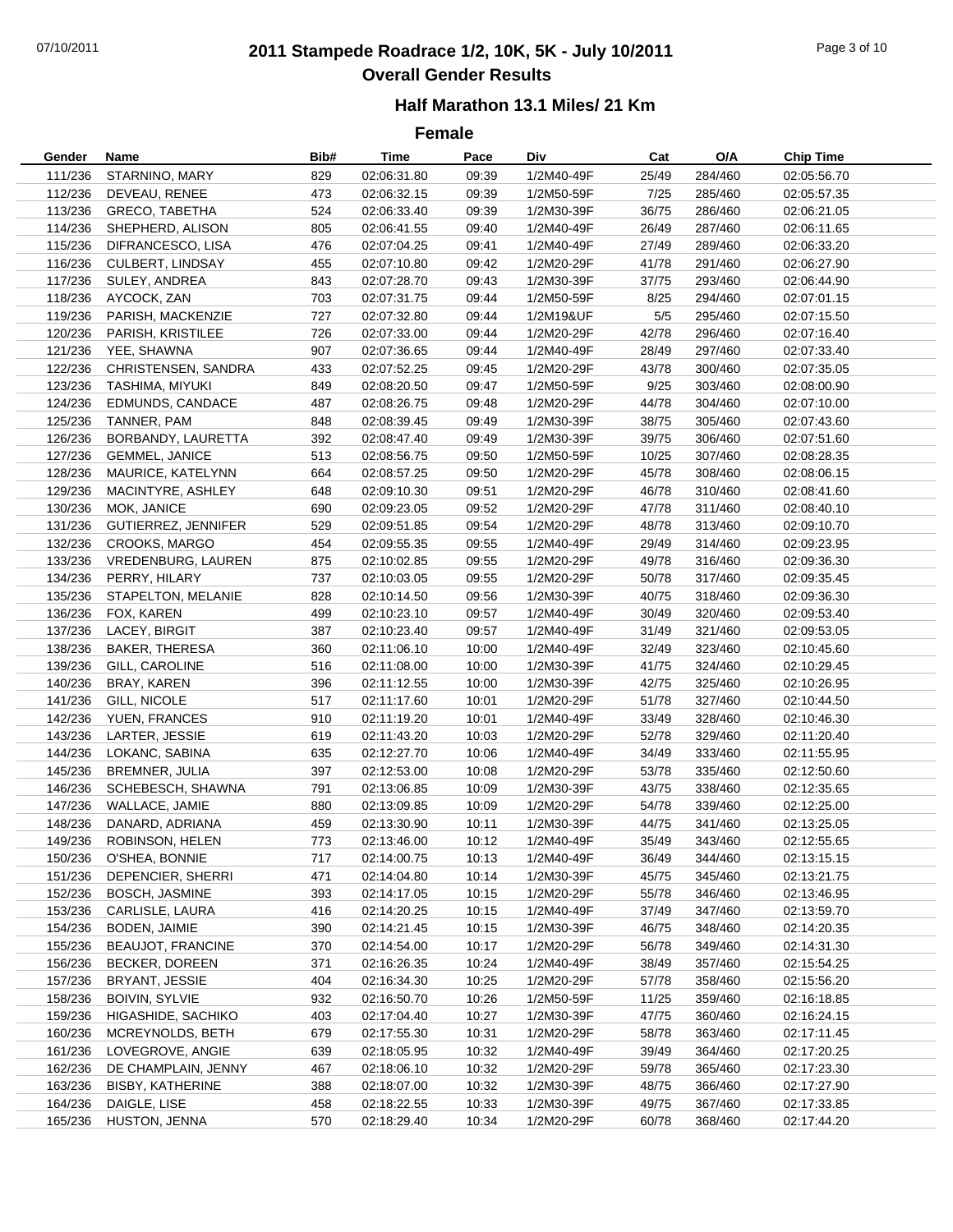# 07/10/2011 **2011 Stampede Roadrace 1/2, 10K, 5K - July 10/2011** Page 4 of 10 **Overall Gender Results**

### **Half Marathon 13.1 Miles/ 21 Km**

| Gender  | Name                       | Bib# | Time        | Pace  | Div        | Cat   | O/A     | <b>Chip Time</b> |
|---------|----------------------------|------|-------------|-------|------------|-------|---------|------------------|
| 166/236 | YOUNG, NATALIE             | 908  | 02:18:50.90 | 10:35 | 1/2M30-39F | 50/75 | 370/460 | 02:18:10.20      |
| 167/236 | KUNG, ANITA                | 609  | 02:19:00.35 | 10:36 | 1/2M20-29F | 61/78 | 371/460 | 02:18:32.95      |
| 168/236 | MCCARNEY, TARA             | 666  | 02:19:17.60 | 10:38 | 1/2M20-29F | 62/78 | 372/460 | 02:18:32.15      |
| 169/236 | STAN-HAROLD, VICTORIA      | 827  | 02:19:19.80 | 10:38 | 1/2M20-29F | 63/78 | 373/460 | 02:17:53.70      |
| 170/236 | ROCHE, ASHLEY              | 775  | 02:19:34.95 | 10:39 | 1/2M20-29F | 64/78 | 375/460 | 02:19:01.15      |
| 171/236 | <b>HEINRICHS, JOSETTE</b>  | 548  | 02:20:04.95 | 10:41 | 1/2M50-59F | 12/25 | 376/460 | 02:19:35.00      |
| 172/236 | CARVER, GINA               | 418  | 02:20:48.85 | 10:44 | 1/2M40-49F | 40/49 | 377/460 | 02:20:23.35      |
| 173/236 | <b>KRAUSS, CATHY</b>       | 604  | 02:20:54.65 | 10:45 | 1/2M50-59F | 13/25 | 379/460 | 02:20:18.45      |
| 174/236 | HADDOW, HEATHER            | 531  | 02:20:54.70 | 10:45 | 1/2M50-59F | 14/25 | 380/460 | 02:20:19.35      |
| 175/236 | NORBERG, NICOLE            | 715  | 02:21:45.65 | 10:49 | 1/2M30-39F | 51/75 | 382/460 | 02:20:54.20      |
|         | 176/236 MIFFLIN, KAREN     | 682  | 02:22:23.55 | 10:52 | 1/2M40-49F | 41/49 | 385/460 | 02:21:58.65      |
| 177/236 | CHAN, MICHELLE             | 424  | 02:22:35.95 | 10:53 | 1/2M20-29F | 65/78 | 387/460 | 02:22:30.20      |
| 178/236 | HERTLING, MARLO            | 553  | 02:23:05.20 | 10:55 | 1/2M40-49F | 42/49 | 388/460 | 02:22:20.90      |
| 179/236 | HARAGA, DEB                | 540  | 02:24:47.40 | 11:03 | 1/2M50-59F | 15/25 | 389/460 | 02:24:12.40      |
| 180/236 | AUMULLER, JEN              | 357  | 02:25:29.85 | 11:06 | 1/2M20-29F | 66/78 | 390/460 | 02:24:49.30      |
| 181/236 | KREBS, BARB                | 605  | 02:25:37.10 | 11:06 | 1/2M40-49F | 43/49 | 391/460 | 02:24:49.20      |
| 182/236 | MALVAR, MICHELLE           | 655  | 02:25:59.80 | 11:08 | 1/2M30-39F | 52/75 | 392/460 | 02:25:53.70      |
| 183/236 | MORRISON, YVONNE           | 697  | 02:26:18.45 | 11:10 | 1/2M50-59F | 16/25 | 393/460 | 02:25:31.35      |
| 184/236 | MCGEACHIE, PAM             | 669  | 02:26:22.65 | 11:10 | 1/2M50-59F | 17/25 | 394/460 | 02:25:48.40      |
| 185/236 | LENNOX, BREDA              | 626  | 02:27:00.45 | 11:13 | 1/2M40-49F | 44/49 | 397/460 | 02:26:52.50      |
| 186/236 | RADFORD, JENNIFER          | 756  | 02:27:00.45 | 11:13 | 1/2M30-39F | 53/75 | 396/460 | 02:26:53.30      |
| 187/236 | FALK, PATRICIA             | 492  | 02:27:21.15 | 11:14 | 1/2M30-39F | 54/75 | 398/460 | 02:26:41.75      |
| 188/236 | LEWIS, ALISON              | 627  | 02:27:21.70 | 11:14 | 1/2M40-49F | 45/49 | 399/460 | 02:26:30.45      |
| 189/236 | KARP, HEATHER              | 588  | 02:28:04.40 | 11:18 | 1/2M30-39F | 55/75 | 400/460 | 02:27:15.00      |
| 190/236 | NIEDLING, ALISON           | 711  | 02:28:10.35 | 11:18 | 1/2M20-29F | 67/78 | 401/460 | 02:27:43.50      |
|         | 191/236 GURBUZ, MONICA     | 528  | 02:28:47.25 | 11:21 | 1/2M30-39F | 56/75 | 404/460 | 02:28:07.25      |
|         | 192/236 CULLINGHAM, CAROL  | 456  | 02:28:49.20 | 11:21 | 1/2M30-39F | 57/75 | 405/460 | 02:28:09.20      |
| 193/236 | TAMURA, MELANIE            | 847  | 02:29:01.55 | 11:22 | 1/2M30-39F | 58/75 | 406/460 | 02:28:10.25      |
| 194/236 | NABOKA, VALENTYNA          | 706  | 02:29:45.30 | 11:25 | 1/2M30-39F | 59/75 | 407/460 | 02:29:45.30      |
| 195/236 | EBERTH, KRISTIN            | 486  | 02:30:19.35 | 11:28 | 1/2M20-29F | 68/78 | 409/460 | 02:24:30.90      |
| 196/236 | HUNT, NICOLE               | 568  | 02:30:41.55 | 11:30 | 1/2M30-39F | 60/75 | 411/460 | 02:29:54.75      |
| 197/236 | SCHWARTZ, JILLIAN          | 798  | 02:30:48.35 | 11:30 | 1/2M30-39F | 61/75 | 412/460 | 02:30:08.95      |
| 198/236 | <b>BUGERA, BRANDI</b>      | 407  | 02:30:49.15 | 11:30 | 1/2M30-39F | 62/75 | 414/460 | 02:30:13.25      |
| 199/236 | ROBINSON, CANDICE          | 772  | 02:31:28.15 | 11:33 | 1/2M20-29F | 69/78 | 416/460 | 02:30:41.35      |
| 200/236 | LONGTIN, KRISTIN           | 637  | 02:31:50.90 | 11:35 | 1/2M20-29F | 70/78 | 417/460 | 02:31:08.20      |
| 201/236 | <b>BUXTON, UMMA</b>        | 413  | 02:31:53.35 | 11:35 | 1/2M30-39F | 63/75 | 418/460 | 02:31:11.35      |
| 202/236 | ACHESON, LEANN             | 350  | 02:33:04.65 | 11:41 | 1/2M30-39F | 64/75 | 419/460 | 02:32:31.30      |
| 203/236 | HARRIS, TARA               | 545  | 02:33:38.50 | 11:43 | 1/2M30-39F | 65/75 | 420/460 | 02:32:55.00      |
|         | 204/236 MORENCY, GUILLAUME | 695  | 02:33:53.60 | 11:44 | 1/2M20-29F | 71/78 | 421/460 | 02:32:35.85      |
| 205/236 | MOHR, LORRAINE             | 689  | 02:34:04.75 | 11:45 | 1/2M50-59F | 18/25 | 424/460 | 02:33:16.80      |
| 206/236 | GOVENDER, JOANNE           | 523  | 02:34:38.90 | 11:48 | 1/2M40-49F | 46/49 | 425/460 | 02:33:50.00      |
| 207/236 | <b>BUTT, MONICA</b>        | 412  | 02:35:45.35 | 11:53 | 1/2M20-29F | 72/78 | 426/460 | 02:35:01.35      |
| 208/236 | STADNYK, THERESA           | 826  | 02:36:18.80 | 11:55 | 1/2M30-39F | 66/75 | 428/460 | 02:36:15.40      |
| 209/236 | NICHOLLS, CORI             | 710  | 02:37:22.15 | 12:00 | 1/2M30-39F | 67/75 | 429/460 | 02:36:35.90      |
| 210/236 | CHAN, KARI                 | 423  | 02:37:45.00 | 12:02 | 1/2M30-39F | 68/75 | 430/460 | 02:33:50.00      |
| 211/236 | BEVERIDGE, KELLEY          | 385  | 02:37:46.15 | 12:02 | 1/2M30-39F | 69/75 | 431/460 | 02:33:53.05      |
| 212/236 | SUGANO, CRISTALYN          | 842  | 02:37:46.20 | 12:02 | 1/2M20-29F | 73/78 | 432/460 | 02:33:52.50      |
| 213/236 | STEINHAUER, KATHY          | 833  | 02:38:36.65 | 12:06 | 1/2M30-39F | 70/75 | 433/460 | 02:38:32.95      |
| 214/236 | SKINNER, WHITNEY           | 810  | 02:38:38.55 | 12:06 | 1/2M20-29F | 74/78 | 434/460 | 02:38:01.85      |
| 215/236 | RUDY, CAROL                | 780  | 02:39:04.70 | 12:08 | 1/2M40-49F | 47/49 | 435/460 | 02:38:37.55      |
| 216/236 | LOE, MARY                  | 634  | 02:39:29.95 | 12:10 | 1/2M30-39F | 71/75 | 436/460 | 02:38:50.45      |
| 217/236 | WAKEMAN, REBECCA           | 878  | 02:41:08.05 | 12:18 | 1/2M20-29F | 75/78 | 437/460 | 02:39:17.65      |
| 218/236 | TOREN, BELLANNE            | 862  | 02:41:16.55 | 12:18 | 1/2M50-59F | 19/25 | 438/460 | 02:41:15.65      |
| 219/236 | MACHACEK, ERIN             | 647  | 02:41:17.65 | 12:18 | 1/2M20-29F | 76/78 | 439/460 | 02:40:35.20      |
| 220/236 | UNRUH, NIKKI               | 869  | 02:46:55.50 | 12:44 | 1/2M20-29F | 77/78 | 441/460 | 02:46:10.60      |
|         |                            |      |             |       |            |       |         |                  |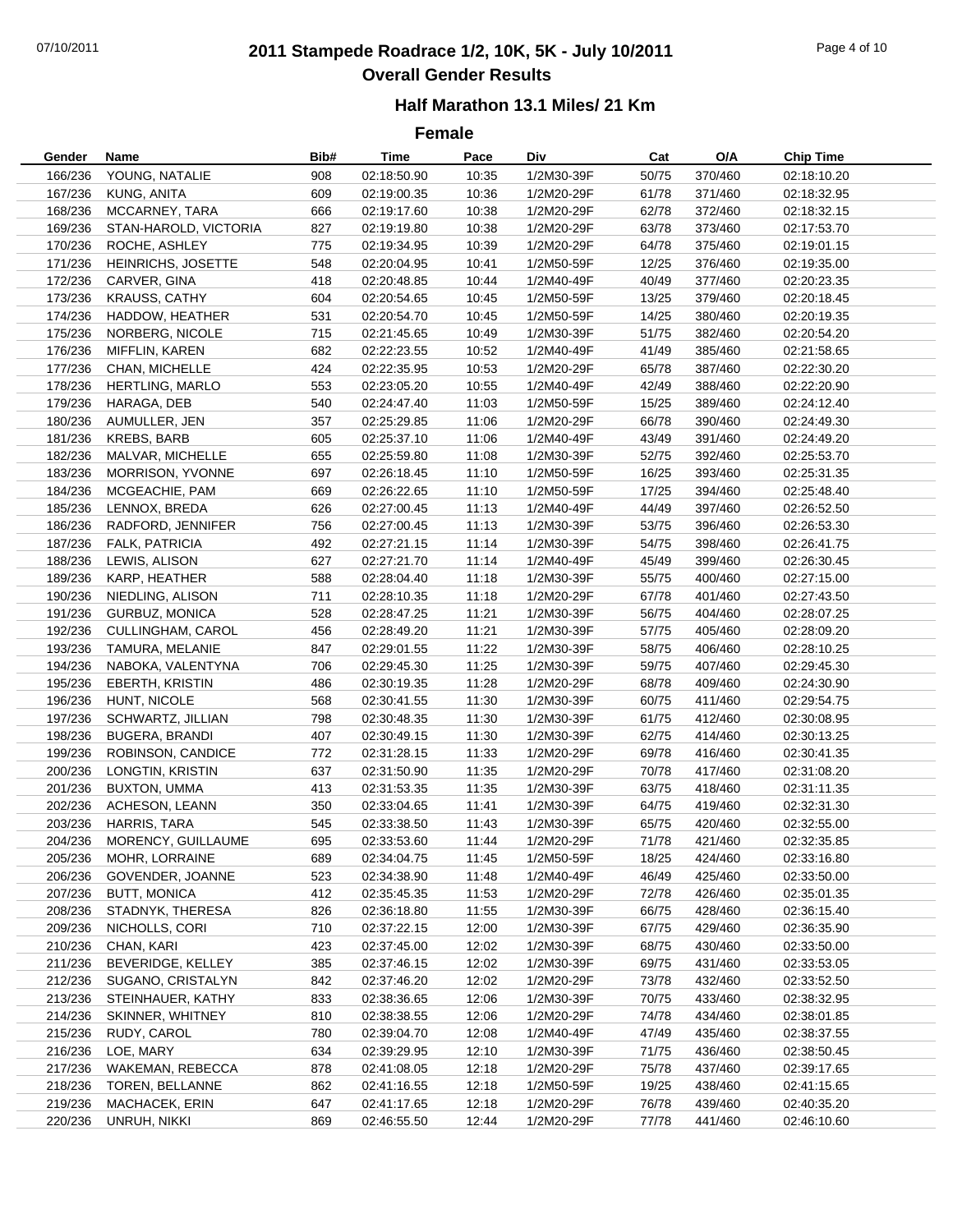## 07/10/2011 **2011 Stampede Roadrace 1/2, 10K, 5K - July 10/2011** Page 5 of 10 **Overall Gender Results**

### **Half Marathon 13.1 Miles/ 21 Km**

| Gender  | <b>Name</b>              | Bib# | Time        | Pace  | Div.       | Cat   | O/A     | <b>Chip Time</b> |
|---------|--------------------------|------|-------------|-------|------------|-------|---------|------------------|
| 221/236 | WILLIAMS, RUTH           | 895  | 02:56:30.20 | 13:28 | 1/2M50-59F | 20/25 | 443/460 | 02:56:27.00      |
| 222/236 | GILJE, MARY              | 514  | 02:56:43.20 | 13:29 | 1/2M40-49F | 48/49 | 444/460 | 02:56:39.90      |
| 223/236 | CASTEJON, KHRIZA         | 419  | 02:57:06.75 | 13:31 | 1/2M20-29F | 78/78 | 445/460 | 02:57:06.75      |
| 224/236 | REBHOLZ, DIANA           | 921  | 03:03:04.05 | 13:58 | 1/2M30-39F | 72/75 | 446/460 | 03:02:36.70      |
| 225/236 | MATTHEWS, JENNIFER       | 662  | 03:06:28.90 | 14:14 | 1/2M40-49F | 49/49 | 447/460 | 03:06:26.35      |
| 226/236 | RACZ, PAMELA             | 755  | 03:09:03.80 | 14:25 | 1/2M50-59F | 21/25 | 448/460 | 03:09:02.40      |
| 227/236 | LIGUORI, ELLEN           | 631  | 03:09:53.75 | 14:29 | 1/2M50-59F | 22/25 | 450/460 | 03:09:53.75      |
| 228/236 | BENTLEY, KENDRITH        | 379  | 03:16:55.00 | 15:01 | $1/2M60+F$ | 2/4   | 451/460 | 03:16:55.00      |
| 229/236 | MARTIN, JANICE           | 659  | 03:16:55.55 | 15:01 | 1/2M50-59F | 23/25 | 452/460 | 03:16:54.55      |
| 230/236 | GARLOCK, BEV             | 509  | 03:22:20.00 | 15:26 | $1/2M60+F$ | 3/4   | 453/460 | 03:22:19.40      |
| 231/236 | <b>GARDIN, SHERRY</b>    | 508  | 03:22:20.20 | 15:26 | 1/2M50-59F | 24/25 | 454/460 | 03:22:20.00      |
| 232/236 | <b>SLATER, BRENDA</b>    | 812  | 03:22:20.25 | 15:26 | $1/2M60+F$ | 4/4   | 455/460 | 03:22:18.95      |
| 233/236 | KATONA, JODI             | 590  | 03:22:20.50 | 15:26 | 1/2M30-39F | 73/75 | 456/460 | 03:22:19.65      |
| 234/236 | MUNSIE, KRISTA           | 699  | 03:22:37.55 | 15:28 | 1/2M30-39F | 74/75 | 457/460 | 03:22:35.30      |
| 235/236 | CHARCHUK, DEBRA          | 426  | 03:22:37.85 | 15:28 | 1/2M50-59F | 25/25 | 458/460 | 03:22:36.70      |
| 236/236 | <b>WALMSLEY, SHIRLEY</b> | 882  | 03:24:46.80 | 15:37 | 1/2M30-39F | 75/75 | 460/460 | 03:23:57.40      |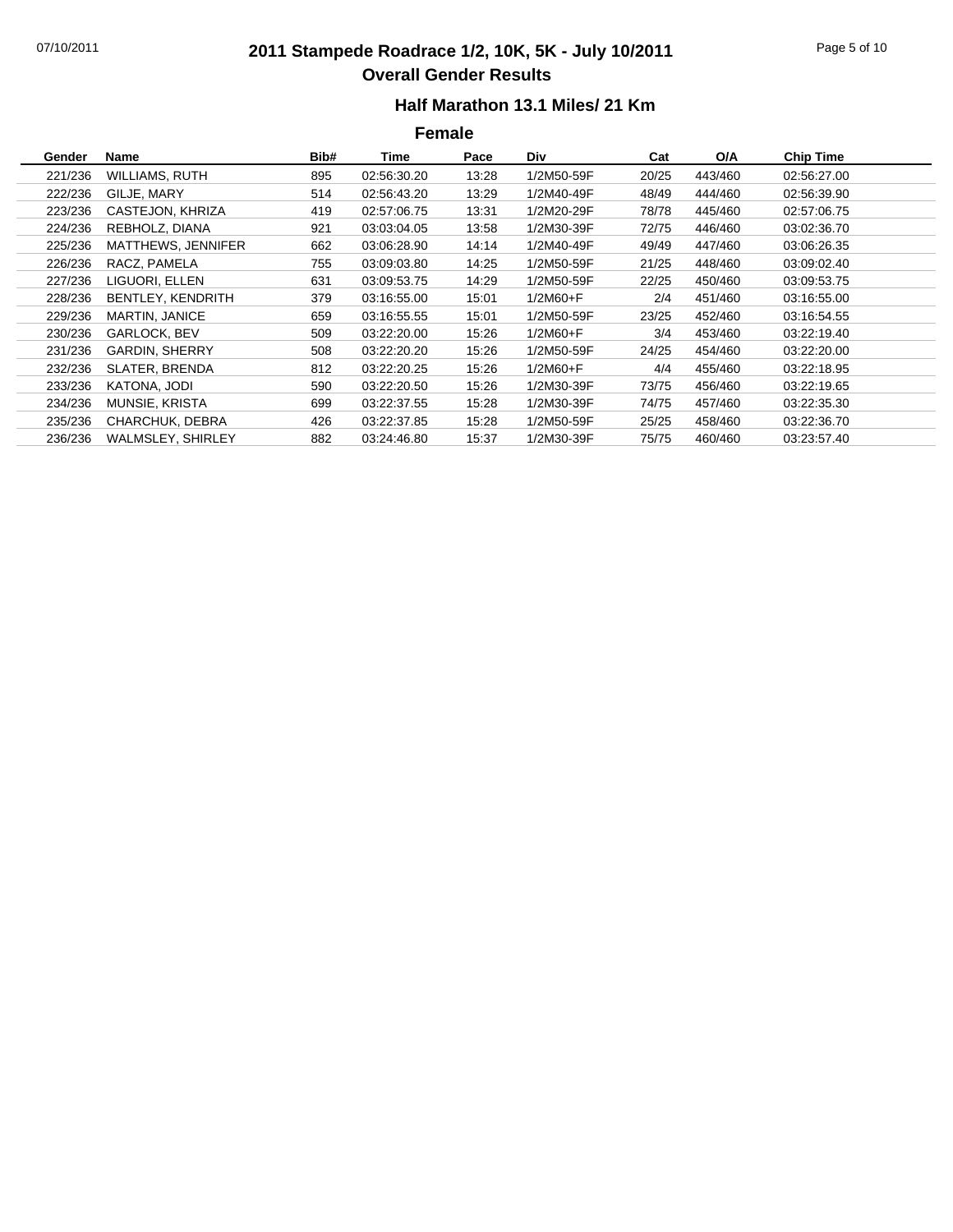# 07/10/2011 **2011 Stampede Roadrace 1/2, 10K, 5K - July 10/2011** Page 6 of 10 **Overall Gender Results**

### **Half Marathon 13.1 Miles/ 21 Km**

| Gender | Name                      | Bib# | Time        | Pace  | Div        | Cat   | O/A    | <b>Chip Time</b> |
|--------|---------------------------|------|-------------|-------|------------|-------|--------|------------------|
| 1/224  | HOPFNER, GEOFF            | 562  | 01:16:45.25 | 05:51 | 1/2M20-29M | 1/47  | 1/460  | 01:16:44.45      |
| 2/224  | BELL, DARCY               | 929  | 01:18:30.70 | 05:59 | 1/2M20-29M | 2/47  | 2/460  | 01:18:30.30      |
| 3/224  | PENNY, BLAINE             | 734  | 01:19:18.45 | 06:03 | 1/2M30-39M | 1/67  | 3/460  | 01:19:18.20      |
| 4/224  | <b>AUSTIN, NICK</b>       | 358  | 01:19:57.65 | 06:06 | 1/2M30-39M | 2/67  | 4/460  | 01:19:56.60      |
| 5/224  | RICHARDS, MICHAEL         | 769  | 01:21:11.55 | 06:11 | 1/2M30-39M | 3/67  | 6/460  | 01:21:11.55      |
| 6/224  | FULLER, JONATHAN          | 502  | 01:23:39.75 | 06:23 | 1/2M20-29M | 3/47  | 7/460  | 01:23:37.55      |
| 7/224  | GOBBI, DAVID              | 518  | 01:24:51.25 | 06:28 | 1/2M30-39M | 4/67  | 8/460  | 01:24:51.25      |
| 8/224  | NESBITT, PATRICK          | 708  | 01:25:37.80 | 06:32 | 1/2M20-29M | 4/47  | 10/460 | 01:25:35.80      |
| 9/224  | BROGAN, PADDY             | 933  | 01:27:27.50 | 06:40 | 1/2M40-49M | 1/49  | 12/460 | 01:27:24.30      |
| 10/224 | <b>BARTOS, AL</b>         | 930  | 01:28:21.95 | 06:44 | 1/2M30-39M | 5/67  | 13/460 | 01:28:21.30      |
| 11/224 | FEWSTER, MARK             | 494  | 01:28:46.25 | 06:46 | 1/2M30-39M | 6/67  | 15/460 | 01:28:45.15      |
| 12/224 | LUINSTRA, DAVID           | 641  | 01:29:10.10 | 06:48 | 1/2M30-39M | 7/67  | 16/460 | 01:29:03.25      |
| 13/224 | ROWE, PHILIP              | 778  | 01:29:12.75 | 06:48 | 1/2M50-59M | 1/42  | 17/460 | 01:29:08.60      |
| 14/224 | CHOI, EDWARD              | 432  | 01:29:39.95 | 06:50 | 1/2M20-29M | 5/47  | 18/460 | 01:29:38.05      |
| 15/224 | YOUNG, WAYNE              | 928  | 01:29:58.35 | 06:52 | 1/2M40-49M | 2/49  | 19/460 | 01:29:55.65      |
| 16/224 | BESSO, JAMIE              | 384  | 01:31:34.65 | 06:59 | 1/2M30-39M | 8/67  | 20/460 | 01:31:32.50      |
| 17/224 | <b>BROWN, PATRICK</b>     | 402  | 01:31:35.90 | 06:59 | 1/2M30-39M | 9/67  | 21/460 | 01:31:34.60      |
| 18/224 | <b>BAPTISTE, FABIAN</b>   | 363  | 01:31:39.65 | 06:59 | 1/2M40-49M | 3/49  | 22/460 | 01:31:36.10      |
| 19/224 | RADOMSKY, DAVID           | 758  | 01:32:38.05 | 07:04 | 1/2M30-39M | 10/67 | 23/460 | 01:31:09.25      |
| 20/224 | <b>BASHOW, JOSH</b>       | 925  | 01:32:49.05 | 07:05 | 1/2M30-39M | 11/67 | 25/460 | 01:32:44.35      |
| 21/224 | VANDEN DOOL, GLENN        | 872  | 01:32:51.25 | 07:05 | 1/2M40-49M | 4/49  | 26/460 | 01:32:45.80      |
| 22/224 | DE PALEZIEUX, KRIS        | 468  | 01:33:23.85 | 07:07 | 1/2M20-29M | 6/47  | 27/460 | 01:32:52.80      |
| 23/224 | WEBB, DAVID               | 888  | 01:33:32.55 | 07:08 | 1/2M40-49M | 5/49  | 28/460 | 01:33:28.90      |
| 24/224 | RASMUSSEN, CORY           | 760  | 01:33:39.00 | 07:08 | 1/2M20-29M | 7/47  | 29/460 | 01:33:27.80      |
| 25/224 | THOMPSON, IAN             | 935  | 01:33:44.45 | 07:09 | 1/2M20-29M | 8/47  | 30/460 | 01:33:32.15      |
| 26/224 | SASSO, JOHN               | 940  | 01:33:44.85 | 07:09 | 1/2M20-29M | 9/47  | 32/460 | 01:33:41.00      |
| 27/224 | HARGREAVES, NEALE         | 542  | 01:33:49.45 | 07:09 | 1/2M40-49M | 6/49  | 33/460 | 01:33:34.10      |
| 28/224 | EVANS, DOUGLAS            | 490  | 01:34:02.80 | 07:10 | 1/2M40-49M | 7/49  | 36/460 | 01:34:00.90      |
| 29/224 | NELSON, ERIK              | 702  | 01:34:24.55 | 07:12 | 1/2M20-29M | 10/47 | 37/460 | 01:34:06.90      |
| 30/224 | DWYER, MARK               | 485  | 01:34:44.80 | 07:13 | 1/2M30-39M | 12/67 | 38/460 | 01:34:41.90      |
| 31/224 | LIM, SU-CHONG             | 632  | 01:34:57.35 | 07:14 | $1/2M60+M$ | 1/10  | 39/460 | 01:34:56.65      |
| 32/224 | BEREZAN, DAVID            | 381  | 01:35:05.35 | 07:15 | 1/2M40-49M | 8/49  | 41/460 | 01:35:00.90      |
| 33/224 | STRATMOEN, DARIN          | 836  | 01:35:21.65 | 07:16 | 1/2M40-49M | 9/49  | 42/460 | 01:35:18.55      |
| 34/224 | <b>BEAMISH, TAYLOR</b>    | 369  | 01:35:25.50 | 07:17 | 1/2M20-29M | 11/47 | 43/460 | 01:35:17.90      |
| 35/224 | SPARKSMAN, STEVEN         | 823  | 01:35:31.10 | 07:17 | 1/2M40-49M | 10/49 | 44/460 | 01:35:29.60      |
| 36/224 | DANARD, JASON             | 460  | 01:36:21.00 | 07:21 | 1/2M30-39M | 13/67 | 45/460 | 01:36:15.75      |
| 37/224 | <b>BOUDOURIS, YIORGOS</b> | 917  | 01:36:48.30 | 07:23 | 1/2M20-29M | 12/47 | 46/460 | 01:36:46.80      |
| 38/224 | SOLVBJERG, GREG           | 822  | 01:36:54.15 | 07:23 | 1/2M40-49M | 11/49 | 47/460 | 01:36:50.95      |
| 39/224 | TENOVE, JEFF              | 850  | 01:37:13.60 | 07:25 | 1/2M20-29M | 13/47 | 49/460 | 01:37:04.80      |
| 40/224 | FORD, RUSS                | 496  | 01:37:21.65 | 07:25 | 1/2M30-39M | 14/67 | 50/460 | 01:37:14.70      |
| 41/224 | HUNT, PETER               | 569  | 01:37:26.25 | 07:26 | 1/2M60+M   | 2/10  | 51/460 | 01:37:23.95      |
| 42/224 | MANNAS, MILES             | 684  | 01:37:47.35 | 07:27 | 1/2M20-29M | 14/47 | 52/460 | 01:37:34.65      |
| 43/224 | FRASER, JEFF              | 500  | 01:38:29.90 | 07:31 | 1/2M30-39M | 15/67 | 53/460 | 01:37:33.15      |
| 44/224 | LIBIN, MICAH              | 629  | 01:38:33.75 | 07:31 | 1/2M30-39M | 16/67 | 54/460 | 01:36:31.40      |
| 45/224 | TOWNS, STEVE              | 863  | 01:38:34.60 | 07:31 | 1/2M40-49M | 12/49 | 55/460 | 01:38:32.90      |
| 46/224 | <b>GREENLAY, BRENDON</b>  | 526  | 01:38:47.70 | 07:32 | 1/2M20-29M | 15/47 | 56/460 | 01:38:42.70      |
| 47/224 | <b>BENKE, MICHAEL</b>     | 377  | 01:38:50.65 | 07:32 | 1/2M20-29M | 16/47 | 57/460 | 01:38:38.85      |
| 48/224 | LAUTSCH, MARTIN           | 621  | 01:38:53.25 | 07:32 | 1/2M40-49M | 13/49 | 58/460 | 01:38:41.55      |
| 49/224 | SINCLAIR, ETHAN           | 809  | 01:39:01.40 | 07:33 | 1/2M20-29M | 17/47 | 59/460 | 01:38:51.25      |
| 50/224 | KINASCHUK, KENT           | 597  | 01:39:04.95 | 07:33 | 1/2M30-39M | 17/67 | 60/460 | 01:38:58.90      |
| 51/224 | JONES, TED                | 586  | 01:39:06.40 | 07:33 | 1/2M50-59M | 2/42  | 61/460 | 01:38:57.25      |
| 52/224 | MAIDMENT, MIKE            | 651  | 01:39:16.55 | 07:34 | 1/2M40-49M | 14/49 | 62/460 | 01:39:12.20      |
| 53/224 | MACLAINE, JAKE            | 649  | 01:39:36.55 | 07:36 | 1/2M19&UM  | 1/9   | 63/460 | 01:39:24.25      |
| 54/224 | HODGSON, SCOTT            | 560  | 01:39:48.10 | 07:37 | 1/2M50-59M | 3/42  | 64/460 | 01:39:41.80      |
| 55/224 | MISFELDT, DAVID           | 686  | 01:40:22.00 | 07:39 | 1/2M50-59M | 4/42  | 67/460 | 01:40:18.10      |
|        |                           |      |             |       |            |       |        |                  |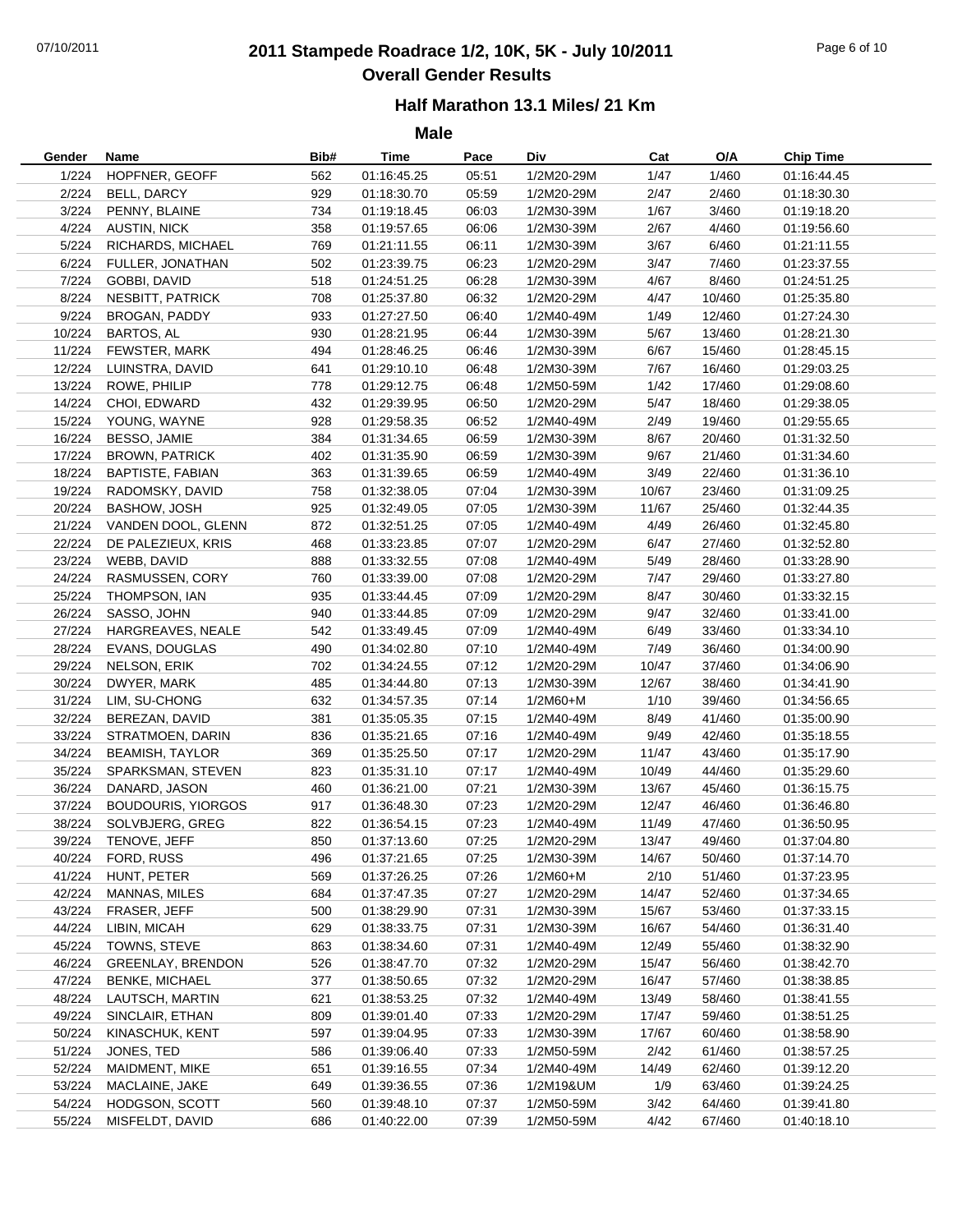# 07/10/2011 **2011 Stampede Roadrace 1/2, 10K, 5K - July 10/2011** Page 7 of 10 **Overall Gender Results**

### **Half Marathon 13.1 Miles/ 21 Km**

| Gender  | Name                    | Bib# | Time        | Pace  | Div        | Cat   | O/A     | <b>Chip Time</b> |
|---------|-------------------------|------|-------------|-------|------------|-------|---------|------------------|
| 56/224  | THIEDE, PETER           | 852  | 01:40:24.55 | 07:39 | 1/2M30-39M | 18/67 | 68/460  | 01:40:17.35      |
|         | 57/224 HRYNUIK, DALE    | 564  | 01:40:37.45 | 07:40 | 1/2M50-59M | 5/42  | 69/460  | 01:40:31.95      |
| 58/224  | VANDERVEEN, DWAYNE      | 923  | 01:40:58.80 | 07:42 | 1/2M20-29M | 18/47 | 71/460  | 01:40:52.60      |
| 59/224  | ROSS, KYLE              | 777  | 01:41:11.75 | 07:43 | 1/2M20-29M | 19/47 | 72/460  | 01:41:06.95      |
| 60/224  | WILLIS, CURTIS          | 457  | 01:41:14.00 | 07:43 | 1/2M20-29M | 20/47 | 73/460  | 01:40:52.60      |
| 61/224  | HUTTON, TIM             | 572  | 01:41:28.10 | 07:44 | 1/2M30-39M | 19/67 | 74/460  | 01:41:20.40      |
| 62/224  | VANGILST, JIM           | 873  | 01:41:42.55 | 07:45 | 1/2M50-59M | 6/42  | 75/460  | 01:41:31.55      |
| 63/224  | COULTER, SIMON          | 451  | 01:42:04.95 | 07:47 | 1/2M30-39M | 20/67 | 77/460  | 01:41:54.75      |
| 64/224  | <b>BUDGELL, TREVOR</b>  | 406  | 01:42:45.55 | 07:50 | 1/2M30-39M | 21/67 | 78/460  | 01:42:41.05      |
| 65/224  | MATTHEWS, JONATHAN      | 663  | 01:42:46.15 | 07:50 | 1/2M40-49M | 15/49 | 79/460  | 01:42:43.45      |
| 66/224  | HOTCHKISS, JEFFREY      | 563  | 01:42:47.65 | 07:50 | 1/2M40-49M | 16/49 | 80/460  | 01:42:46.55      |
| 67/224  | MORRISON, MICHAEL       | 696  | 01:42:52.05 | 07:51 | 1/2M30-39M | 22/67 | 81/460  | 01:42:43.30      |
| 68/224  | CLARKSON, BOB           | 439  | 01:43:04.75 | 07:52 | 1/2M40-49M | 17/49 | 82/460  | 01:42:56.05      |
| 69/224  | <b>IVANICS, DAMON</b>   | 723  | 01:43:30.55 | 07:54 | 1/2M30-39M | 23/67 | 84/460  | 01:43:23.30      |
| 70/224  | SMITH, STEVE            | 817  | 01:43:41.95 | 07:54 | 1/2M50-59M | 7/42  | 85/460  | 01:43:17.55      |
| 71/224  | LACEY, STEPHAN          | 614  | 01:44:12.75 | 07:57 | 1/2M19&UM  | 2/9   | 87/460  | 01:43:44.80      |
| 72/224  | HUNT, CHRIS             | 567  | 01:44:30.85 | 07:58 | 1/2M20-29M | 21/47 | 89/460  | 01:44:18.25      |
| 73/224  | SCHOENTHALER, LORNE     | 794  | 01:44:48.55 | 08:00 | 1/2M50-59M | 8/42  | 90/460  | 01:44:42.35      |
| 74/224  | KENDAL, JEFF            | 594  | 01:45:01.15 | 08:00 | 1/2M20-29M | 22/47 | 91/460  | 01:44:53.10      |
| 75/224  | <b>RENNER, KURT</b>     | 768  | 01:45:10.60 | 08:01 | 1/2M50-59M | 9/42  | 92/460  | 01:44:47.85      |
| 76/224  | PLAMONDON, DOMINIC      | 479  | 01:45:15.80 | 08:02 | 1/2M30-39M | 24/67 | 93/460  | 01:45:10.50      |
| 77/224  | RUSTAD, AARON           | 783  | 01:45:17.10 | 08:02 | 1/2M30-39M | 25/67 | 94/460  | 01:44:56.50      |
| 78/224  | DONAHUE, CHRIS          | 480  | 01:45:32.55 | 08:03 | 1/2M30-39M | 26/67 | 96/460  | 01:45:15.15      |
| 79/224  | CONDON, EDMOND          | 447  | 01:45:33.20 | 08:03 | 1/2M50-59M | 10/42 | 97/460  | 01:45:25.55      |
| 80/224  | ALBINATI, KEITH         | 352  | 01:45:35.20 | 08:03 | 1/2M50-59M | 11/42 | 98/460  | 01:45:30.30      |
| 81/224  | SCHULTZ, ADAM           | 797  | 01:45:39.65 | 08:03 | 1/2M20-29M | 23/47 | 99/460  | 01:45:31.85      |
| 82/224  | FESTIVAL, MARIO         | 937  | 01:45:40.50 | 08:03 | 1/2M50-59M | 12/42 | 101/460 | 01:45:33.80      |
| 83/224  | KENDAL, IAN             | 593  | 01:45:43.85 | 08:04 | 1/2M50-59M | 13/42 | 102/460 | 01:45:35.50      |
| 84/224  | <b>GARRIES, RUSSELL</b> | 510  | 01:45:43.95 | 08:04 | 1/2M40-49M | 18/49 | 103/460 | 01:45:31.75      |
| 85/224  | WOOD, MIKE              | 906  | 01:45:45.95 | 08:04 | 1/2M30-39M | 27/67 | 104/460 | 01:45:26.75      |
| 86/224  | PENMAN, BRAD            | 733  | 01:46:00.15 | 08:05 | 1/2M30-39M | 28/67 | 106/460 | 01:45:28.85      |
| 87/224  | BLUNDELL, MATT          | 389  | 01:46:34.00 | 08:08 | 1/2M19&UM  | 3/9   | 109/460 | 01:46:09.25      |
| 88/224  | <b>BANTLE, GARY</b>     | 362  | 01:46:36.95 | 08:08 | 1/2M40-49M | 19/49 | 110/460 | 01:46:24.50      |
| 89/224  | LANGEMAN, PETER         | 618  | 01:46:41.70 | 08:08 | 1/2M40-49M | 20/49 | 111/460 | 01:46:33.75      |
| 90/224  | ROACH, JUSTIN           | 922  | 01:46:55.95 | 08:09 | 1/2M20-29M | 24/47 | 112/460 | 01:46:31.25      |
| 91/224  | CHAPMAN, JEFFREY        | 926  | 01:47:21.95 | 08:11 | 1/2M30-39M | 29/67 | 116/460 | 01:46:58.85      |
| 92/224  | SURAWSKI, MATTHEW       | 845  | 01:47:36.65 | 08:12 | 1/2M30-39M | 30/67 | 117/460 | 01:47:27.85      |
| 93/224  | MCCUTCHAN, WILSON       | 668  | 01:47:37.65 | 08:12 | 1/2M20-29M | 25/47 | 118/460 | 01:47:26.05      |
| 94/224  | <b>WATKINS, SEAN</b>    | 886  | 01:47:40.55 | 08:13 | 1/2M30-39M | 31/67 | 119/460 | 01:47:26.55      |
| 95/224  | MCINNIS, GERARD         | 672  | 01:47:43.35 | 08:13 | 1/2M40-49M | 21/49 | 121/460 | 01:47:36.75      |
| 96/224  | DE ROCCO, ROBERT        | 469  | 01:48:19.95 | 08:16 | 1/2M30-39M | 32/67 | 122/460 | 01:47:49.30      |
| 97/224  | DESTA, WES              | 472  | 01:48:29.35 | 08:16 | 1/2M30-39M | 33/67 | 125/460 | 01:48:08.25      |
| 98/224  | MERKOWSKY, MARK         | 681  | 01:48:40.65 | 08:17 | 1/2M50-59M | 14/42 | 126/460 | 01:48:30.75      |
| 99/224  | DAVISON, TREVOR         | 465  | 01:48:45.10 | 08:18 | 1/2M30-39M | 34/67 | 128/460 | 01:48:35.50      |
| 100/224 | <b>SKRYNYK, CRAIG</b>   | 811  | 01:48:49.65 | 08:18 | 1/2M30-39M | 35/67 | 129/460 | 01:48:44.45      |
| 101/224 | <b>JUSKA, TRAVIS</b>    | 927  | 01:49:08.90 | 08:19 | 1/2M20-29M | 26/47 | 131/460 | 01:48:42.90      |
| 102/224 | MANNAS, KAVANAGH        | 591  | 01:49:15.30 | 08:20 | 1/2M20-29M | 27/47 | 134/460 | 01:49:02.35      |
| 103/224 | <b>VULIC, MARKO</b>     | 876  | 01:49:18.30 | 08:20 | 1/2M30-39M | 36/67 | 136/460 | 01:48:45.80      |
| 104/224 | STEFAN, ARTHUR          | 832  | 01:49:44.50 | 08:22 | 1/2M30-39M | 37/67 | 139/460 | 01:49:27.55      |
| 105/224 | NOLIN, GRANT            | 714  | 01:49:45.05 | 08:22 | 1/2M40-49M | 22/49 | 140/460 | 01:49:30.35      |
| 106/224 | SMOLINSKI, CAMERON      | 819  | 01:49:47.45 | 08:22 | 1/2M40-49M | 23/49 | 141/460 | 01:49:22.65      |
| 107/224 | SOBEY, BRAD             | 821  | 01:49:53.55 | 08:23 | 1/2M30-39M | 38/67 | 142/460 | 01:49:44.45      |
| 108/224 | BENSLER, TIM            | 378  | 01:49:59.90 | 08:23 | 1/2M30-39M | 39/67 | 143/460 | 01:49:46.50      |
| 109/224 | SABOURIN, BENOIT        | 939  | 01:50:15.35 | 08:24 | 1/2M30-39M | 40/67 | 145/460 | 01:49:40.20      |
|         |                         |      |             |       |            |       | 147/460 |                  |
| 110/224 | LANDRY, JAY MASON       | 617  | 01:50:44.85 | 08:27 | 1/2M30-39M | 41/67 |         | 01:50:26.00      |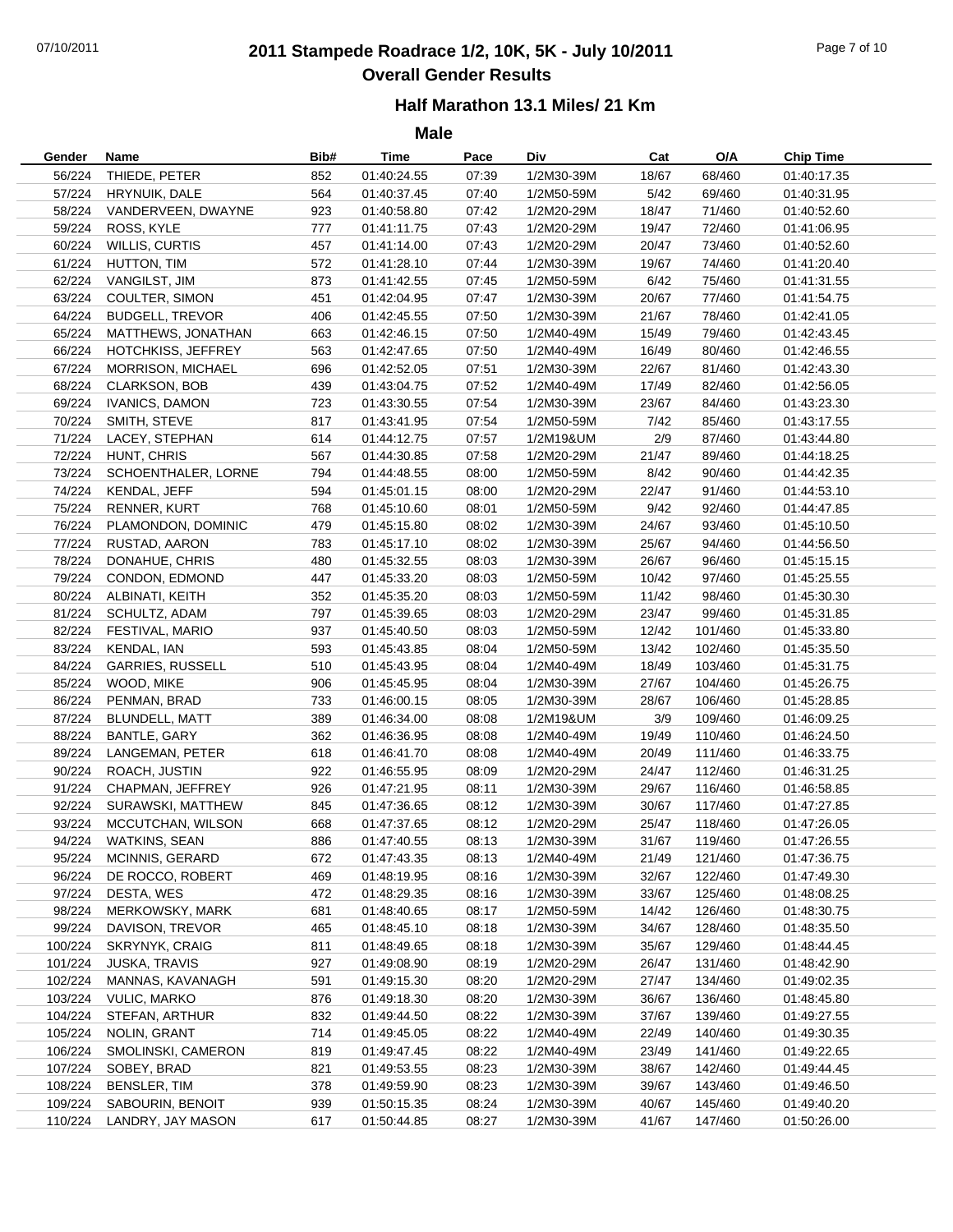# 07/10/2011 **2011 Stampede Roadrace 1/2, 10K, 5K - July 10/2011** Page 8 of 10 **Overall Gender Results**

### **Half Marathon 13.1 Miles/ 21 Km**

| Gender  | Name                                | Bib# | Time        | Pace  | Div        | Cat   | O/A                | <b>Chip Time</b>           |
|---------|-------------------------------------|------|-------------|-------|------------|-------|--------------------|----------------------------|
| 111/224 | LUI, MATTHEW                        | 918  | 01:50:54.55 | 08:28 | 1/2M20-29M | 28/47 | 149/460            | 01:50:45.25                |
| 112/224 | <b>GEMMEL, BOB</b>                  | 512  | 01:51:11.05 | 08:29 | $1/2M60+M$ | 3/10  | 150/460            | 01:50:59.75                |
| 113/224 | STYCZEN, MIKE                       | 839  | 01:51:16.70 | 08:29 | 1/2M40-49M | 24/49 | 152/460            | 01:50:58.25                |
| 114/224 | MORTIMER, JASON                     | 941  | 01:51:22.55 | 08:30 | 1/2M30-39M | 42/67 | 153/460            | 01:50:57.10                |
| 115/224 | MILLS, MARK                         | 685  | 01:51:25.80 | 08:30 | 1/2M40-49M | 25/49 | 155/460            | 01:51:16.25                |
| 116/224 | HUANG, PETER                        | 566  | 01:51:26.05 | 08:30 | 1/2M50-59M | 15/42 | 157/460            | 01:51:15.45                |
| 117/224 | CAMPBELL, JONATHAN                  | 415  | 01:51:34.20 | 08:30 | 1/2M20-29M | 29/47 | 158/460            | 01:50:46.70                |
| 118/224 | CHRISTOPHER, CHARLES                | 434  | 01:51:37.45 | 08:31 | 1/2M40-49M | 26/49 | 160/460            | 01:50:59.55                |
| 119/224 | ZUCCARINI, MICHAEL                  | 914  | 01:51:40.55 | 08:31 | 1/2M20-29M | 30/47 | 161/460            | 01:51:38.75                |
| 120/224 | SEREBRYANSKY, STAN                  | 924  | 01:51:47.05 | 08:31 | 1/2M20-29M | 31/47 | 162/460            | 01:51:42.10                |
| 121/224 | YUEN, WALTER                        | 911  | 01:51:50.95 | 08:32 | 1/2M40-49M | 27/49 | 163/460            | 01:51:18.65                |
| 122/224 | LONSDALE, IAN                       | 638  | 01:51:55.00 | 08:32 | 1/2M60+M   | 4/10  | 164/460            | 01:51:43.40                |
| 123/224 | ORR, IAN                            | 720  | 01:52:24.05 | 08:34 | 1/2M60+M   | 5/10  | 165/460            | 01:52:07.55                |
| 124/224 | GOMEZ, EDUARDO                      | 519  | 01:52:42.55 | 08:36 | 1/2M30-39M | 43/67 | 167/460            | 01:50:14.10                |
| 125/224 | THOMSEN, GORD                       | 856  | 01:53:14.15 | 08:38 | 1/2M40-49M | 28/49 | 173/460            | 01:53:00.75                |
| 126/224 | UNGER, CHRIS                        | 868  | 01:53:17.95 | 08:38 | 1/2M30-39M | 44/67 | 174/460            | 01:52:53.05                |
| 127/224 | GOODFELLOW, RAY                     | 521  | 01:53:19.80 | 08:39 | 1/2M50-59M | 16/42 | 175/460            | 01:52:58.10                |
| 128/224 | <b>BRADFORD, DOUG</b>               | 395  | 01:53:28.15 | 08:39 | 1/2M60+M   | 6/10  | 176/460            | 01:53:10.90                |
| 129/224 | POTTINGER, DUNCAN                   | 746  | 01:53:31.00 | 08:39 | 1/2M40-49M | 29/49 | 177/460            | 01:53:17.05                |
| 130/224 | COMEAU, BERNARD                     | 446  | 01:53:55.50 | 08:41 | 1/2M40-49M | 30/49 | 180/460            | 01:53:45.60                |
| 131/224 | CATES, TRYSTAN                      | 421  | 01:54:27.05 | 08:44 | 1/2M19&UM  | 4/9   | 185/460            | 01:54:13.60                |
| 132/224 | SIDERITSCH, TERRY                   | 806  | 01:54:30.25 | 08:44 | 1/2M40-49M | 31/49 | 186/460            | 01:54:21.75                |
| 133/224 | CLARK, TYLER                        | 437  | 01:54:46.35 | 08:45 | 1/2M20-29M | 32/47 | 188/460            | 01:54:37.00                |
| 134/224 | MALVAR, GLADY                       | 654  | 01:54:49.30 | 08:45 | 1/2M30-39M | 45/67 | 189/460            | 01:54:42.60                |
| 135/224 | HALL, LYNDON                        | 535  | 01:54:53.15 | 08:46 | 1/2M30-39M | 46/67 | 190/460            | 01:54:07.05                |
| 136/224 | PRINGLE, TODD                       | 807  | 01:55:03.30 | 08:46 | 1/2M40-49M | 32/49 | 192/460            | 01:54:40.30                |
| 137/224 | CLARKE, DAVID                       | 438  | 01:55:41.60 | 08:49 | 1/2M60+M   | 7/10  | 197/460            | 01:54:47.90                |
| 138/224 | RAWSON, TOM                         | 763  | 01:55:42.10 | 08:49 | 1/2M20-29M | 33/47 | 198/460            | 01:55:25.05                |
| 139/224 | MASSA, THIERRY                      | 661  | 01:55:58.80 | 08:51 | 1/2M40-49M | 33/49 | 201/460            | 01:55:38.60                |
| 140/224 | MALTSEV, MIKHAIL                    | 653  | 01:56:07.55 | 08:51 | 1/2M30-39M | 47/67 | 202/460            | 01:55:41.65                |
| 141/224 | MANN, DON                           | 656  | 01:56:28.90 | 08:53 | 1/2M50-59M | 17/42 | 204/460            | 01:56:10.55                |
| 142/224 | SCHINDEL, KEITH                     | 793  | 01:56:57.50 | 08:55 | 1/2M30-39M | 48/67 | 208/460            | 01:56:32.40                |
| 143/224 | PHILLIPS, SHAUN                     | 740  | 01:57:27.50 | 08:57 | 1/2M20-29M | 34/47 | 211/460            | 01:57:11.70                |
| 144/224 | MACPHEE, DAN                        | 650  | 01:57:38.15 | 08:58 | 1/2M40-49M | 34/49 | 212/460            | 01:57:10.05                |
| 145/224 | MOORE, KALEB                        | 693  | 01:57:58.50 | 09:00 | 1/2M20-29M | 35/47 | 213/460            | 01:57:40.75                |
| 146/224 | GROBE, COREY                        | 527  | 01:58:01.95 | 09:00 | 1/2M20-29M | 36/47 | 214/460            | 01:57:31.85                |
| 147/224 | LAZORKO, ROBERT                     | 623  | 01:58:03.40 | 09:00 | 1/2M30-39M | 49/67 | 215/460            | 01:57:25.80                |
| 148/224 | <b>BROWN, KENT</b>                  | 400  | 01:58:04.95 | 09:00 | 1/2M50-59M | 18/42 | 216/460            | 01:57:32.65                |
| 149/224 | <b>BURNS, RYAN</b>                  | 410  | 01:58:07.85 | 09:01 | 1/2M30-39M | 50/67 | 218/460            | 01:57:56.05                |
| 150/224 | MURPHY, DON                         | 701  | 01:58:12.95 | 09:01 | 1/2M50-59M | 19/42 | 220/460            | 01:57:57.10                |
| 151/224 | RULLER, KEN                         | 782  | 01:58:13.15 | 09:01 | 1/2M50-59M | 20/42 | 221/460            | 01:57:50.15                |
| 152/224 | WILSON, LEN                         | 898  | 01:58:20.00 | 09:01 | 1/2M50-59M | 21/42 | 222/460            | 01:57:50.10                |
| 153/224 | HAWKINS, MARK                       | 551  | 01:58:38.90 | 09:03 | 1/2M30-39M | 51/67 | 225/460            | 01:58:24.60                |
| 154/224 |                                     | 713  | 01:59:00.60 | 09:05 | 1/2M50-59M | 22/42 |                    |                            |
| 155/224 | NIEMAN, PETER<br>LEWIS, JONATHAN    |      |             |       |            |       | 228/460<br>229/460 | 01:58:34.20                |
| 156/224 |                                     | 628  | 01:59:13.05 | 09:06 | 1/2M30-39M | 52/67 | 230/460            | 01:58:17.05                |
| 157/224 | HANNAH, KEITH<br>CHRISTOPHER, JACOB | 536  | 01:59:15.45 | 09:06 | 1/2M50-59M | 23/42 | 232/460            | 01:55:19.50<br>01:58:58.40 |
|         |                                     | 435  | 01:59:35.80 | 09:07 | 1/2M19&UM  | 5/9   |                    |                            |
| 158/224 | GAGNON, DAVID                       | 505  | 01:59:50.10 | 09:08 | 1/2M30-39M | 53/67 | 236/460            | 01:59:35.50                |
| 159/224 | MCGIVERN, LEN                       | 670  | 02:00:02.45 | 09:09 | 1/2M50-59M | 24/42 | 238/460            | 01:59:26.15                |
| 160/224 | LUND, TERRY                         | 642  | 02:00:14.50 | 09:10 | 1/2M50-59M | 25/42 | 240/460            | 01:59:52.35                |
| 161/224 | GANGULY, NILANJAN                   | 507  | 02:00:19.25 | 09:11 | 1/2M30-39M | 54/67 | 241/460            | 02:00:04.25                |
| 162/224 | GOLDENBERG, RYAN                    | 785  | 02:00:26.95 | 09:11 | 1/2M30-39M | 55/67 | 244/460            | 01:59:54.95                |
| 163/224 | MULVIHILL, TERRY                    | 698  | 02:00:33.10 | 09:12 | 1/2M50-59M | 26/42 | 245/460            | 01:59:50.95                |
| 164/224 | CHARLTON, RICK                      | 428  | 02:00:34.80 | 09:12 | 1/2M50-59M | 27/42 | 247/460            | 02:00:06.20                |
| 165/224 | PRATT, DOUG                         | 748  | 02:01:09.60 | 09:14 | 1/2M30-39M | 56/67 | 250/460            | 02:00:39.90                |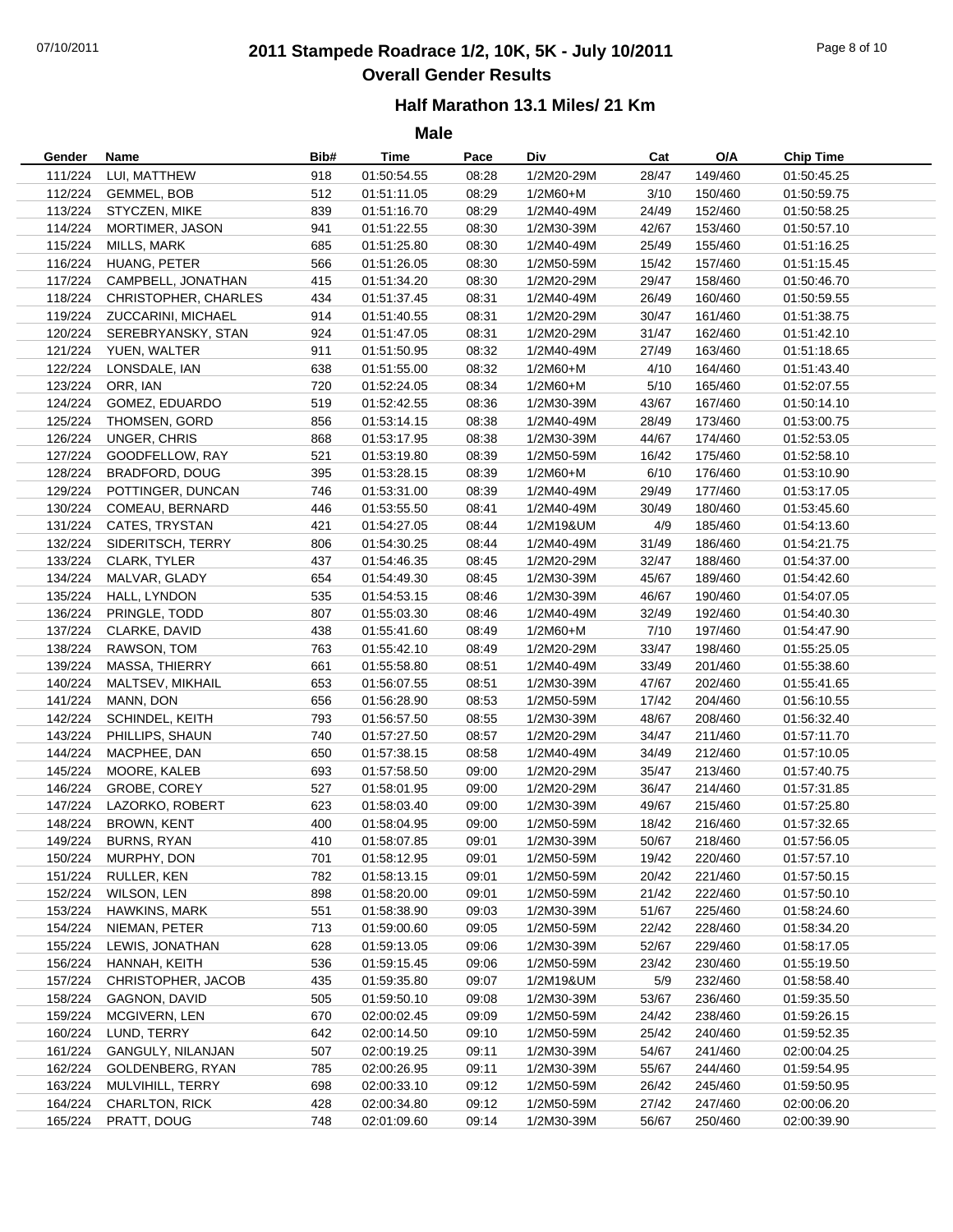# 07/10/2011 **2011 Stampede Roadrace 1/2, 10K, 5K - July 10/2011** Page 9 of 10 **Overall Gender Results**

### **Half Marathon 13.1 Miles/ 21 Km**

| Gender  | Name                        | Bib# | Time                       | Pace  | Div          | Cat   | O/A     | <b>Chip Time</b>           |
|---------|-----------------------------|------|----------------------------|-------|--------------|-------|---------|----------------------------|
| 166/224 | CATES, NEAL                 | 420  | 02:01:20.15                | 09:15 | 1/2M50-59M   | 28/42 | 251/460 | 02:00:39.75                |
|         | 167/224 RUTTER, LOGAN       | 784  | 02:03:47.60                | 09:27 | 1/2M30-39M   | 57/67 | 263/460 | 02:03:08.00                |
| 168/224 | <b>INFUSINO, SANTO</b>      | 574  | 02:04:07.00                | 09:28 | 1/2M40-49M   | 35/49 | 266/460 | 02:03:39.35                |
| 169/224 | BROWN, MITCHEL              | 401  | 02:05:20.60                | 09:34 | 1/2M50-59M   | 29/42 | 272/460 | 02:04:38.80                |
| 170/224 | <b>HERTLING, MICHAEL</b>    | 554  | 02:05:25.85                | 09:34 | 1/2M40-49M   | 36/49 | 273/460 | 02:03:22.30                |
| 171/224 | LUHNING, RICHARD            | 640  | 02:05:29.40                | 09:34 | $1/2M60 + M$ | 8/10  | 275/460 | 02:04:54.40                |
| 172/224 | <b>GALBRAITH, GARY</b>      | 506  | 02:05:36.25                | 09:35 | 1/2M50-59M   | 30/42 | 277/460 | 02:04:57.15                |
| 173/224 | THORNE, JIM                 | 859  | 02:05:40.60                | 09:35 | 1/2M50-59M   | 31/42 | 280/460 | 02:05:17.05                |
| 174/224 | MCLEAN, ROB                 | 676  | 02:07:01.35                | 09:41 | 1/2M40-49M   | 37/49 | 288/460 | 02:06:40.15                |
|         | 175/224 SUBERLAK, ANTON     | 840  | 02:07:09.70                | 09:42 | 1/2M30-39M   | 58/67 | 290/460 | 02:06:40.85                |
| 176/224 | HADDOW, IAN                 | 532  | 02:07:27.05                | 09:43 | 1/2M60+M     | 9/10  | 292/460 | 02:06:51.20                |
| 177/224 | CHIKARA, HONOUR             | 431  | 02:07:44.00                | 09:45 | 1/2M40-49M   | 38/49 | 298/460 | 02:07:02.70                |
| 178/224 | DOUCETTE, GREG              | 483  | 02:07:44.40                | 09:45 | 1/2M50-59M   | 32/42 | 299/460 | 02:07:43.75                |
| 179/224 | GILL, ANDREW                | 515  | 02:07:52.55                | 09:45 | 1/2M30-39M   | 59/67 | 301/460 | 02:07:15.00                |
| 180/224 | HACKINEN, DALE              | 530  | 02:08:12.90                | 09:47 | 1/2M50-59M   | 33/42 | 302/460 | 02:07:14.80                |
| 181/224 | POOK, SCOTT                 | 744  | 02:09:07.10                | 09:51 | 1/2M40-49M   | 39/49 | 309/460 | 02:08:14.00                |
|         | 182/224 VAUGHAN, PATRICK    | 874  | 02:09:38.95                | 09:53 | 1/2M30-39M   | 60/67 | 312/460 | 02:09:13.95                |
|         | 183/224 NIEDLING, KURTIS    | 712  | 02:09:57.95                | 09:55 | 1/2M19&UM    | 6/9   | 315/460 | 02:09:33.95                |
| 184/224 | STECKLER, DON               | 830  | 02:10:22.00                | 09:57 | 1/2M50-59M   | 34/42 | 319/460 | 02:09:39.55                |
| 185/224 | RUDY, MATTHEW               | 781  | 02:10:39.40                | 09:58 | 1/2M19&UM    | 7/9   | 322/460 | 02:10:13.00                |
| 186/224 | <b>CLARK, NIKOLAS</b>       | 436  | 02:11:12.90                | 10:00 | 1/2M19&UM    | 8/9   | 326/460 | 02:10:40.90                |
| 187/224 | QUAN, WILLLIAM              | 752  | 02:11:49.25                | 10:03 | 1/2M30-39M   | 61/67 | 330/460 | 02:10:56.25                |
| 188/224 | QUAN, PAUL                  | 751  | 02:11:49.55                | 10:03 | 1/2M40-49M   | 40/49 | 331/460 | 02:10:56.85                |
| 189/224 | CLYDE, GEORDIE              | 441  | 02:12:01.25                | 10:04 | 1/2M30-39M   | 62/67 | 332/460 | 02:11:22.00                |
| 190/224 | MITTON, HENRY               | 688  | 02:12:52.80                | 10:08 | 1/2M20-29M   | 37/47 | 334/460 | 02:12:50.65                |
| 191/224 | MOORE, TOM                  | 694  | 02:12:59.75                | 10:09 | 1/2M19&UM    | 9/9   | 336/460 | 02:12:14.05                |
| 192/224 | BEITEL, GERRY               | 374  | 02:13:04.65                | 10:09 | 1/2M40-49M   | 41/49 | 337/460 | 02:11:04.25                |
| 193/224 | WALLACE, KERRY              | 881  | 02:13:10.10                | 10:09 | 1/2M50-59M   | 35/42 | 340/460 | 02:12:25.30                |
| 194/224 | BERKENPAS, PERRY            | 382  | 02:13:31.35                | 10:11 | 1/2M40-49M   | 42/49 | 342/460 | 02:13:07.65                |
| 195/224 | MYRON, ROB                  | 705  | 02:15:02.05                | 10:18 | 1/2M40-49M   | 43/49 | 350/460 | 02:14:25.15                |
| 196/224 | HYSTAD, PERRY               | 573  | 02:15:22.65                | 10:20 | 1/2M20-29M   | 38/47 | 351/460 | 02:14:50.85                |
| 197/224 | ALLAN, SCOTT                | 353  | 02:15:28.85                | 10:20 | 1/2M40-49M   | 44/49 | 352/460 | 02:14:48.05                |
| 198/224 | DAVIS, ROLAND               | 464  | 02:15:39.80                | 10:21 | 1/2M30-39M   | 63/67 | 353/460 | 02:15:10.95                |
|         | 199/224 SMITH, KEN          | 815  | 02:15:45.90                | 10:21 | 1/2M50-59M   | 36/42 | 354/460 | 02:15:02.40                |
| 200/224 | SUTHERLAND, NEIL            | 846  | 02:15:51.80                | 10:22 | $1/2M60+M$   | 10/10 | 355/460 | 02:15:03.70                |
| 201/224 | JOHNSTON, ADAM              | 584  | 02:16:01.90                | 10:23 | 1/2M20-29M   | 39/47 | 356/460 | 02:15:43.40                |
| 202/224 | HANN, DEREK                 | 549  | 02:17:33.15                | 10:30 | 1/2M30-39M   | 64/67 | 361/460 | 02:16:52.40                |
| 203/224 | MOORE, DARYLL               | 943  | 02:17:45.80                | 10:30 | 1/2M50-59M   | 37/42 | 362/460 | 02:16:59.45                |
| 204/224 | SHAW, JOE                   | 803  | 02:18:39.85                | 10:35 | 1/2M20-29M   | 40/47 | 369/460 | 02:18:05.30                |
| 205/224 | SHEEHAN, RYAN               | 804  | 02:19:32.85                | 10:39 | 1/2M30-39M   | 65/67 | 374/460 | 02:19:32.85                |
| 206/224 | COCHRAN, MURRAY             | 442  | 02:20:51.05                | 10:45 | 1/2M50-59M   | 38/42 | 378/460 | 02:20:09.75                |
| 207/224 | ORR, ROB                    | 721  | 02:20:55.65                | 10:45 | 1/2M40-49M   | 45/49 | 381/460 | 02:20:11.90                |
| 208/224 | BATTISTELLA, SIMON          | 367  | 02:21:46.20                | 10:49 | 1/2M30-39M   | 66/67 | 383/460 | 02:20:54.35                |
| 209/224 | WAUGH, DAVID                | 887  | 02:22:06.50                | 10:50 | 1/2M20-29M   | 41/47 | 384/460 | 02:21:31.00                |
| 210/224 | PETERS, MORGAN              | 738  | 02:22:23.75                | 10:52 | 1/2M50-59M   | 39/42 | 386/460 | 02:21:58.05                |
| 211/224 | DUNCAN, BRIAN               | 484  | 02:26:57.30                | 11:13 | 1/2M50-59M   | 40/42 | 395/460 | 02:26:05.05                |
|         | DAVIS, LAURENCE             |      |                            |       |              |       |         |                            |
| 212/224 |                             | 463  | 02:28:36.50<br>02:28:36.95 | 11:20 | 1/2M50-59M   | 41/42 | 402/460 | 02:27:47.00<br>02:27:48.65 |
| 213/224 | FOWLOW, DAVE                | 498  |                            | 11:20 | 1/2M40-49M   | 46/49 | 403/460 |                            |
| 214/224 | UNG, THANG<br>ZANIECKI, TOM | 867  | 02:29:59.55                | 11:27 | 1/2M20-29M   | 42/47 | 408/460 | 02:29:59.55                |
| 215/224 |                             | 912  | 02:30:22.45                | 11:28 | 1/2M40-49M   | 47/49 | 410/460 | 02:27:47.75                |
| 216/224 | RATTI, PAUL                 | 761  | 02:30:48.50                | 11:30 | 1/2M20-29M   | 43/47 | 413/460 | 02:30:08.85                |
| 217/224 | MOORE, GARY                 | 787  | 02:31:06.00                | 11:32 | 1/2M40-49M   | 48/49 | 415/460 | 02:30:24.70                |
| 218/224 | SHANNON, MICHAEL            | 802  | 02:34:01.65                | 11:45 | 1/2M20-29M   | 44/47 | 422/460 | 02:33:10.50                |
| 219/224 | YSSELMUIDEN, COLIN          | 909  | 02:34:01.85                | 11:45 | 1/2M20-29M   | 45/47 | 423/460 | 02:33:11.55                |
| 220/224 | CLEMENS, AARON              | 440  | 02:35:45.70                | 11:53 | 1/2M20-29M   | 46/47 | 427/460 | 02:35:02.05                |